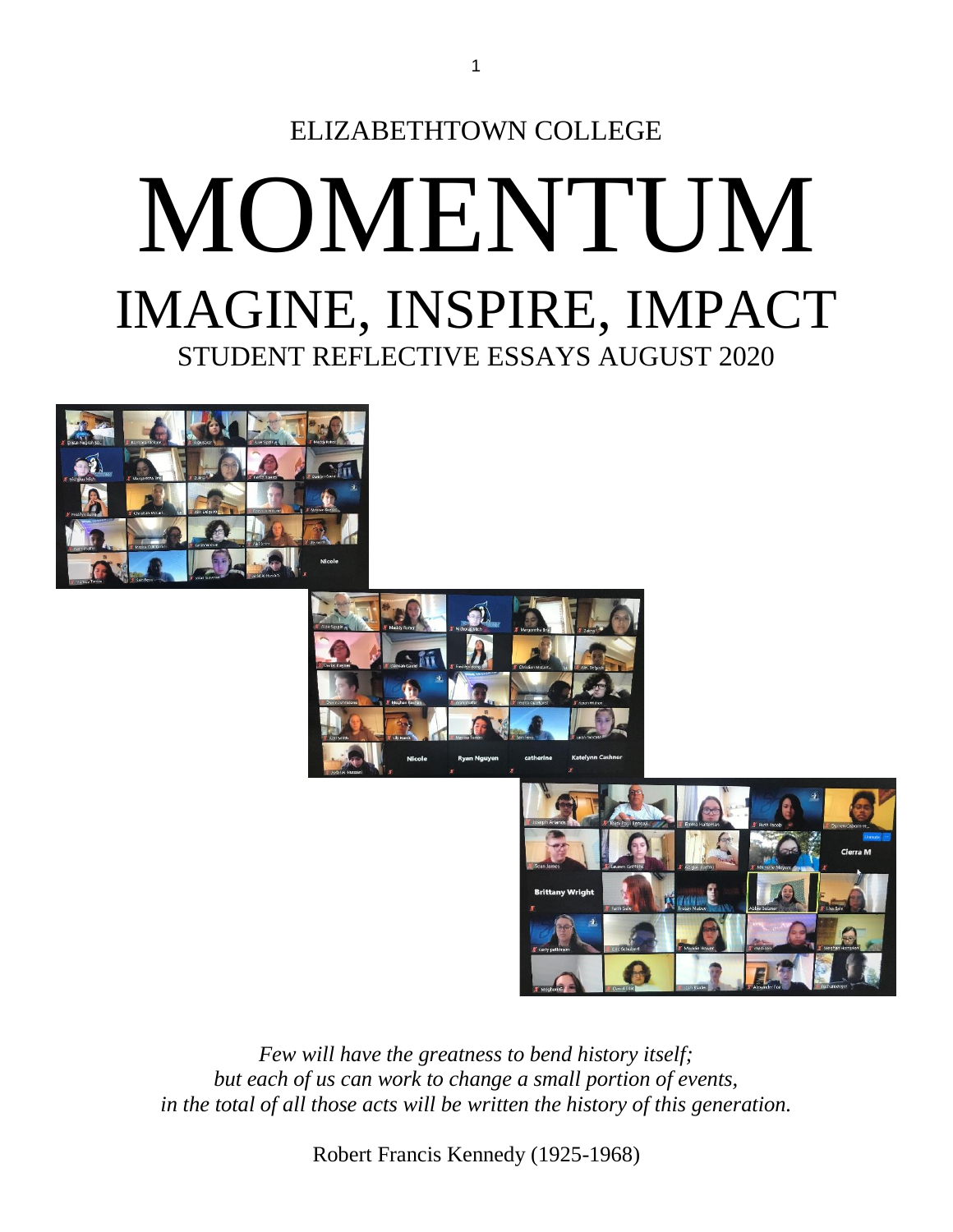YOU HAVE A NEW EMAIL: "You are invited to participate in the *Momentum* program at Elizabethtown College." As I read this email, I was curious as to what this program was about and why me. I browsed through the website in hopes to find more information and I came to the decision of "why not?" Now four days into the program, I am glad I decided to accept the invitation. The magnitude of the Momentum program will only be discovered once a person is taking part in the meetings and talking to the Kinesis Peer Academic Advisors. On the second day, I learned how the Momentum program is not just a community but also a family. I did not expect to be a part of a devoted group aspiring to help one another's future. Inspiration was floating around our Zoom meetings. While around us the world was hectic, the Momentum program was a safe place. If someone was confused or lost, they were redirected. The Momentum program alumni who spoke to us reassured us how they had the same exact feelings as everyone else right now. Confused, excited, a mix of emotions, they felt it all before. Now, they are confident the Momentum program is one of the best decisions they have made. Reading one of the books assigned over the summer, *College Success Guaranteed: 5 Rules to Make it Happen* seemed to have self-explanatory rules, but upon further examination, there are hidden gems. "Make yourself so busy you don't have time to get into things you shouldn't get into" was under the third rule, commit to something. Elizabethtown College is full of opportunities if you look in the right place. The last rule, procrastination kills, is eye opening. It kills the most valuable thing of all: time. Time is something we all value. Just as our high school years finished before we knew it so will our college years. We have been waiting for this moment, whether we have been told of all the freedom we will have or because we are one-step closer to our dream life, college is a destination. Yet, we waste this time thinking about the "what ifs" we forget, and fail, to simply enjoy the moment. It is the end of the beginning; a new opportunity will be around every corner as long as we are patient and let time do its thing. I can finally answer the questions going around in my head as I read the email. The Momentum program is an opportunity to experience college at its finest, and they chose me, and my fellow peers, because they see potential in me and want to help me get to the point of my best possible self. The Momentum program is powerful enough to inspire anyone and to have the momentum, which is inside everyone. One must simply have the inspiration to do.

- Anfal Al-Hussaini: Lancaster, Pennsylvania

This year's Momentum program was unlike anything Professor Benowitz nor any of the Kinesis Peer Academic Advisors had expected it to be like. However, it was still a very meaningful and inspiring experience for me, as I get accustomed to living away from home. Initially, I was a little nervous about going to college. I have never been away from my parents for more than two weeks, so it is a big change. I was the first roommate to move in, so once I finished moving in, I went to the Schlosser Residence Hall lobby to wait for my roommate. In the lobby, I met another Momentum student, Christian. We were trying to connect to the Wi-Fi; however, it was rather unsuccessful. I would consider myself tech-savvy but after trying my best to help, I realized how I have much to learn. Although, through meeting Christian, I was inspired to become friends with my roommate, and I realized I am not alone here in college. As day faded into night, I tuned into the very first Momentum program zoom meeting. I was excited. The reality of being on campus and beginning college was overwhelming. Through the Momentum zoom sessions, I was able to connect to a couple of people who have the same Japanese intended major as me. Connecting with these people before going to classes helps, as I will at least know someone else in my classes. When Kinesis Peer Academic Advisor Eric Schubert was talking about his passion about genealogy and how he has already furthered his passion and interests into the realm of a career, I got inspired to pursue my dreams and further my goals into the realm of now instead of later. If I were to describe my experiences in the Momentum program this week, one phrase pops into my head; "Don't knock it 'till you try it.'" After hearing from a Momentum and Kinesis Peer Academic Advisor alum who was involved in ITS, I decided I want to make an impact on campus by becoming involved in ITS. I am also imagining more about myself and am hoping to become a Kinesis Peer Advisor, helping, inspiring and influencing future Momentum students with my experiences of this year. Although different, I bet this year's Momentum program will be an experience in which everyone involved will treasure their memories in for a long time.

Joseph Arlands: New Milford, Connecticut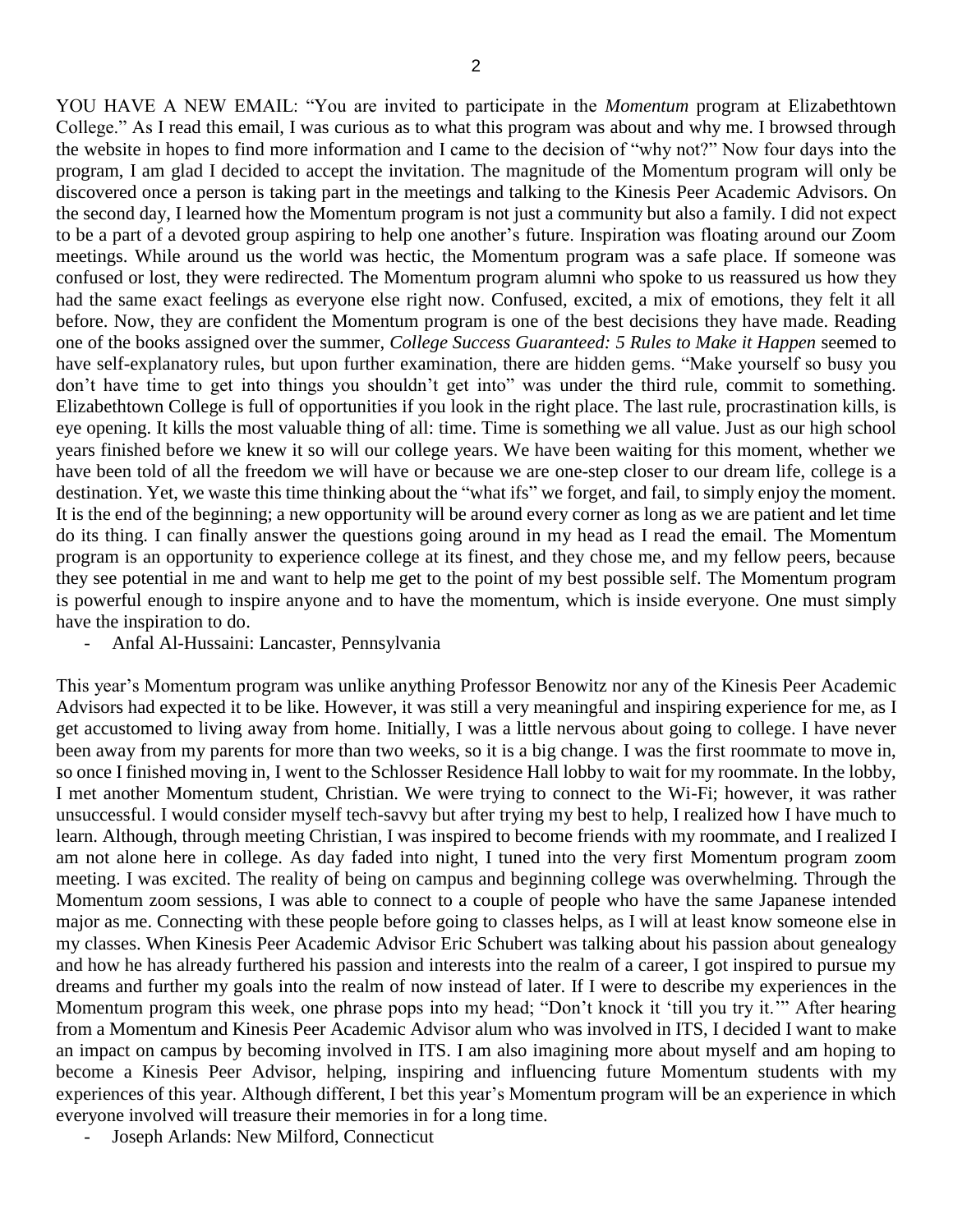The Momentum program solidified what I already knew: pursue what you love. In my case, Japanese is the object of my infatuation. I already fantasized about diving headfirst into any class relating to Japan. In one of the Momentum program sessions we filled out a form considering the pros and cons of majoring in Japanese, my confidence in the decision skyrocketed. This major opens a myriad of paths, including studying abroad. The possibilities are endless, and I am eager to explore them all. Picture this. I sit at my desk, disappointed about the sacrifices made due to COVID, while listening to the speaker presenting sessions. The dull thrum of the air conditioning unit in my vacant residence hall room consumes most of my attention— a constant, distracting white noise. I am operating under the assumption this online Momentum program will be uneventful, enervating, and lacking in opportunity compared to the in-person version of the program. Then, Kylar Harvey, a Momentum and Kinesis Captain alumnus, recounted a familiar setback he faced: his academic advisor recommended he should not apply for medical school, even though it was what he wanted to pursue. Immediately, I start paying attention. Some of my mentors have given similar advice about my path. Kylar Harvey goes on to detail how he did not let his setbacks stop him, and he still discovered opportunities to achieve what his goals. This moment was a critical turning point recalibrating my expectations. My anxieties were alleviated, and I was inspired to stay open to new paths. Nothing is set in stone, and this is a positive concept! Today, I am determined to work to become the person I aspire to be, take obstacles in stride, and create my future. I might not monumentally change the world, but I know and I hope to leave an impression on my professors, my peers, and my community. Discovering my place in the world is extremely important to me, so I am beyond excited to join clubs and attend classes to begin. I am going to actively mold my future so one day I can help others along their paths. This is the impact I am going to leave on the world. The Momentum program has taught me how I can achieve my dreams, conquer my obstacles, and make a difference. Now I have to jump in!

- Alex Baker: Wyalusing, Pennsylvania

My name is Abigail; I am part of the Momentum program. I have learned so many helpful, inspiring ideas, things, and opportunities. My favorite academic session for the Momentum program was about comparing and contrasting mathematics with music, because I love math and music, seeing how Professor Hughes, who teaches math, demonstrated how songs from a musical worked with math. I am the kind of person who does not really talk to anyone or participate, I ended up being assigned to a break out session with people I do not know and tried to talk to them but I was still worried of how they thought of me or what I said. I actually tried to talk to people and I am proud of myself for getting out there and asking questions and talking to people. The Kinesis Peer Academic Advisors were very helpful as well and they were really nice and helpful, I am not used to people being really nice and helpful. The Momentum program helped me figure out more things about myself and as well, as start being myself around people besides my boyfriend and my sisters (not by blood). I feel like my next four years here are gonging to be amazing. I end up having friends whom I trust and who are very special to me, those are the ones who are the ones I call my siblings because it is hard for me to trust people and if you are one of them I trust you are very important and special to me. My goal for while I am on campus is to learn how to be myself, making friends, and learning more about owning my own business and learning to help people more. I hope when I leave Elizabethtown College in four years my fiancée and I hope to own our own business where we help people who cannot afford or if they had a another company put in something for them and they will not come back we will come and fix it if they did not wrong, we had to do it for my grandmother to fix her ramp for my grandfather, they had a company come and put it together and put it in and the did wrong and made them pay for it with so much money and would not come back and do it so we had to do it and this is when we decided this is what we want to do in the future. Thank you, the Momentum program and the many amazing people, for an amazing start to my four years at Elizabethtown College.

- Abigail Bartoli: Exeter Pennsylvania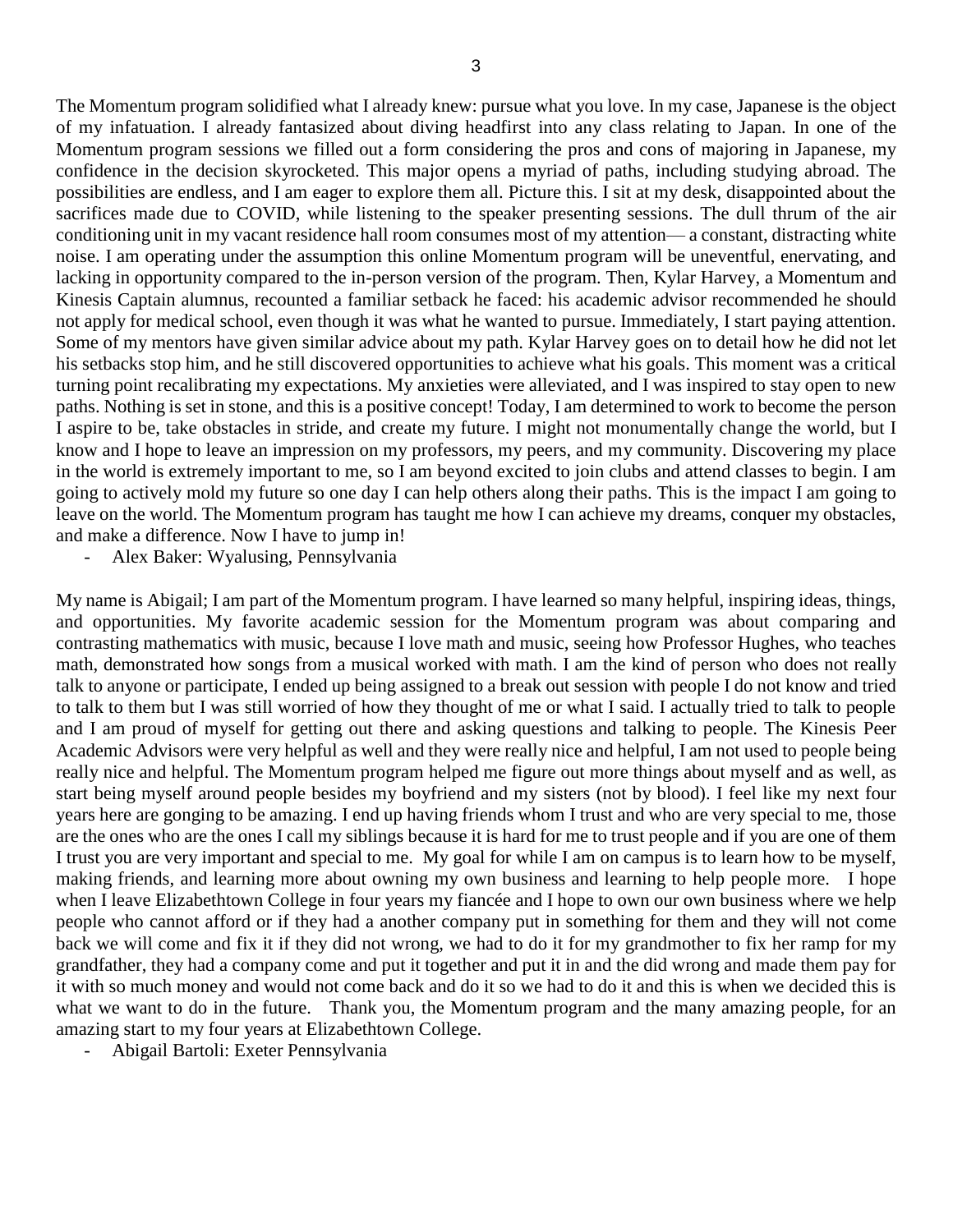Starting college is a scary thought on my mind for a while now. The Momentum program took these scary thoughts away. During this time, I was able to meet with other first year students who are in my shoes right now. It was amazing to listen to phenomenal professors who took their time out of their day to give us information about their academic department and what they do at Elizabethtown College. Through these presentations, it gave me a great idea of how the professors teach at the college. While doing session called "Make A Decision," I realized how I might not be in the right major. I continued to fill out the pros and cons form and started to feel anxious. As I was listening to the Kinesis Peer Academic Advisors and Professor Benowitz talking about how 88% of first years change their major after their first year, I knew I would be a part of this percentile without any doubts. When I got on my lunch break from the meetings, I started to really think about my major. After our sessions, I sat in bed reflecting on the day and what I enjoyed about it versus what I did not really like. I can tell you; I had all positives. Everyone in the Momentum program has inspired me. There is no way I can pick just one person, one presentation. Listening to the Kinesis Peer Academic Advisors, Momentum alumni, professors, classmates, and Professor Benowitz has made me feel very calm about starting college on the right foot as well as knowing I can go to someone for anything. I learned how you will not do well on everything you do throughout my years at Elizabethtown College. A long-term goal I have is to make sure I always put my best foot forward as well as making priorities for what is important to me by working on my time management skills. I know I will not succeed at everything as I set high expectations for myself. Working on my time management skills will help me put my education before working off campus. While thinking about what my future in college will look like, I could imagine how I will meet more people and be able to get a degree to continue my education. I cannot say how much the Momentum program has benefited me. I am honored to be a part of this spectacular program.

- Abigail Belzner: Hershey, Pennsylvania

Although my time with the Momentum Program had to be on Zoom, I have learned many wonderful and educational facts about my new home and family. Over the many interactive online meetings/sessions, a few certain activities have broadened my mind to the possibilities and opportunities at Elizabethtown College. One of the more impactful experiences we participated in was the "Make A Decision" activity, where we all weigh the options of our intended major. During my recruiting process for college, I had a much-narrowed mind where I wanted to pursue mechanical engineering. However, this lesson made me see how rigid my view was and how there are other subjects and classes I loved. This has also caused me to rethink my major in a more positive way, focusing on happiness rather than looking at financial benefit. My overall goal is to find a career path allowing me to reach my fullest potential. During the academic session comparing and contrasting mathematics in the world of music, I realized how there are uncommon combinations of subjects, for some, would never seem possible such as including geometry in music. I believed my knowledge of music and what goes into making songs was above average, but during this session, I was exposed to something I could not have imagined. This was eye opening for me because it allowed me to understand how my major does not have to stop at an engineering office. It can take me to all sorts of career paths, which at first may not seem like it requires someone in an engineering background but it does. The Momentum program is a group of leaders who, through their own experiences, come together to motivate and inspire others to make an impact on those around them. I wish to follow the footsteps of these amazing peer academic mentors and become a person from whom others seek guidance. The next four years of my educational career will be nothing short of learning and working hard so I will succeed in whatever I am devoted. Through my time in the Momentum program, the biggest lesson they preach is to find my true happiness and I feel the most joy through the cheerfulness of others. Therefore, I will be the one whose footsteps people follow when they feel lost.

- Joshua Blades: Cambridge, Maryland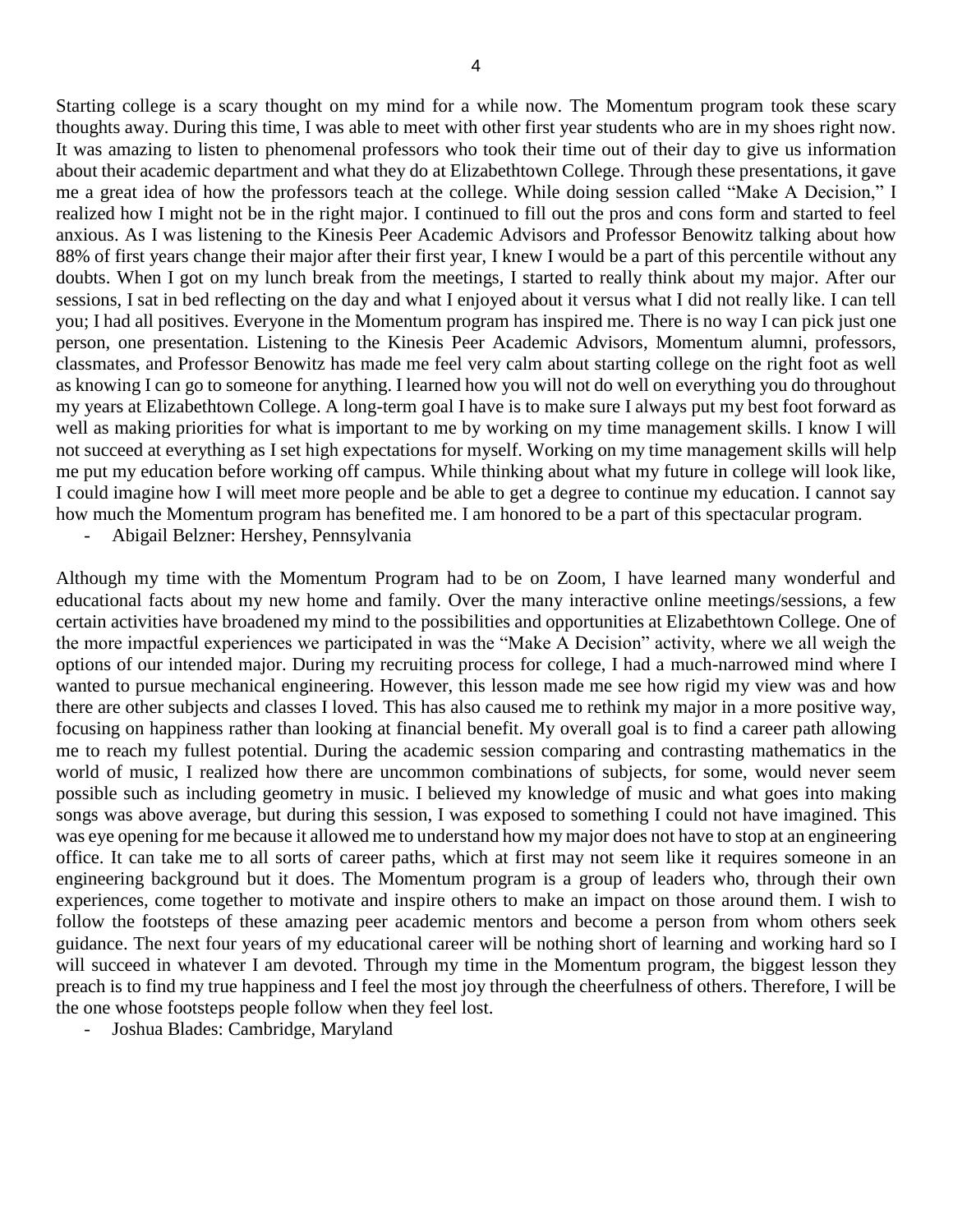In the two years of living in the United States as an international student, I have never experienced being a part of such a close-knit community as the Momentum program. Many friendly faces making me feel very welcomed, everyone is very kind and helpful, especially the Kinesis Peer Academic Advisors who are there to help Momentum students with questions about preparing for college. My experiences through the Momentum program motivated me to be more proactive when it comes to achieving my academic goals; Professor Benowitz showed this through his excitement when someone is being proactive. There was also a moment where he emphasized to not give up so easily, which is a very good reminder for me, especially at times like this. I was very inspired during the sessions about civility and when President McCormick spoke about her own experiences as a firstgeneration student in college and her career journey, which reminds me of a saying "nothing is impossible" as long as you work hard. She also placed emphasis on connecting with professors, which I could not agree with more. During the Momentum program, I learned how we could combine different things we are passionate about and make it into a career using an interdisciplinary approach. We had professors from various different academic disciplines presented how different fields of study are related. For instance, Dr. Newell, who teaches Anthropology and Biology presented to us about biological-anthropology; this was very interesting to me because I love Anthropology and Biology. This particular session made me realize how I need to at least minor in Anthropology. Besides, I am going to major in International Business and one day I would like to have a career in Economic Development because my purpose is to make a positive impact by helping others. My goal in the future is to reduce the poverty rate on my island from greater than 42% to a much lower percentage and I think by being in the Momentum program it will really help me to achieve these goals. The Momentum program this year is different from previous ones because it is being held virtually because of the pandemic, however, everyone tried their best to be positive and make the best out of the Momentum program. I am very grateful to be a part of the Momentum program.

Margaretha Bria: Atambua, East Nusa Tenggara, Indonesia.

I was sick with worry. Late at night, unable to fall asleep. I was lying in bed in my grandmother's guest room; the only sound was my heartbeat and the mechanical hum of the air conditioner. I take a deep breath, letting my lungs fill with the cool air in the room. As I stared up at the textured ceiling, I finally came to grips with my new reality. I watched the sunrise in the morning. Mesmerized by the golden light coming through the trees, greeting me at the window. All at once, a calm came over me, an understanding with myself. As I walked out of the room, I knew more than anything did how I had to be strong. Not only for myself, but also for my family. This feeling stayed with me as my loved ones and I drove to campus and started to unpack into my new residence hall room. Even when my parents were saying goodbye I held onto the feeling of strength. This is where this story begins, and it is the theme of this piece. Feeling beside yourself, almost sick. Fighting to push away from the negative emotions, and towards the strength inside. College was a big transition for me. It took me out of my hometown, out of my comfort zone, and brought me something I had always wanted independence. This new situation has been hard, and there were times I asked myself if it was worth all the trouble. I can confidently say now it has been all worthwhile. My first three days here, I could not even get my computer connected to the Wi-Fi. I reached out for help and was given unimaginable support. My Momentum family has been there since day one, even before I had unpacked my things. It took time and effort to figure things out, but once I did, it was mind blowing how much I wanted to connect with them. Yesterday (my second day here) I realized I had a brutal ear infection. I could not sleep, and this morning I was given an appointment to address this health concern. My roommate, who is also in the Momentum program with me, has also been nothing short of a miracle. She helped me connect to more of the Momentum program sessions, and even took notes for me while I was at the doctor's office. She has been inspiring me to break out of my comfort zone and meet new people. Today was the first zoom session I could join, finally getting my Wi-Fi set up. At first, I was shy, but after a few minutes, I really wanted to get to know these people. I found out I have much more in common with them than I originally imagined. After everything, I have been through these last few days: the fear, the network issues, and the surprise trip to Hershey Medical Center. I look back on the Momentum program sessions I was able to attend (via Zoom), and the amazing connections I have been able to make. In conclusion, by joining this program, I did not just sign up for extra work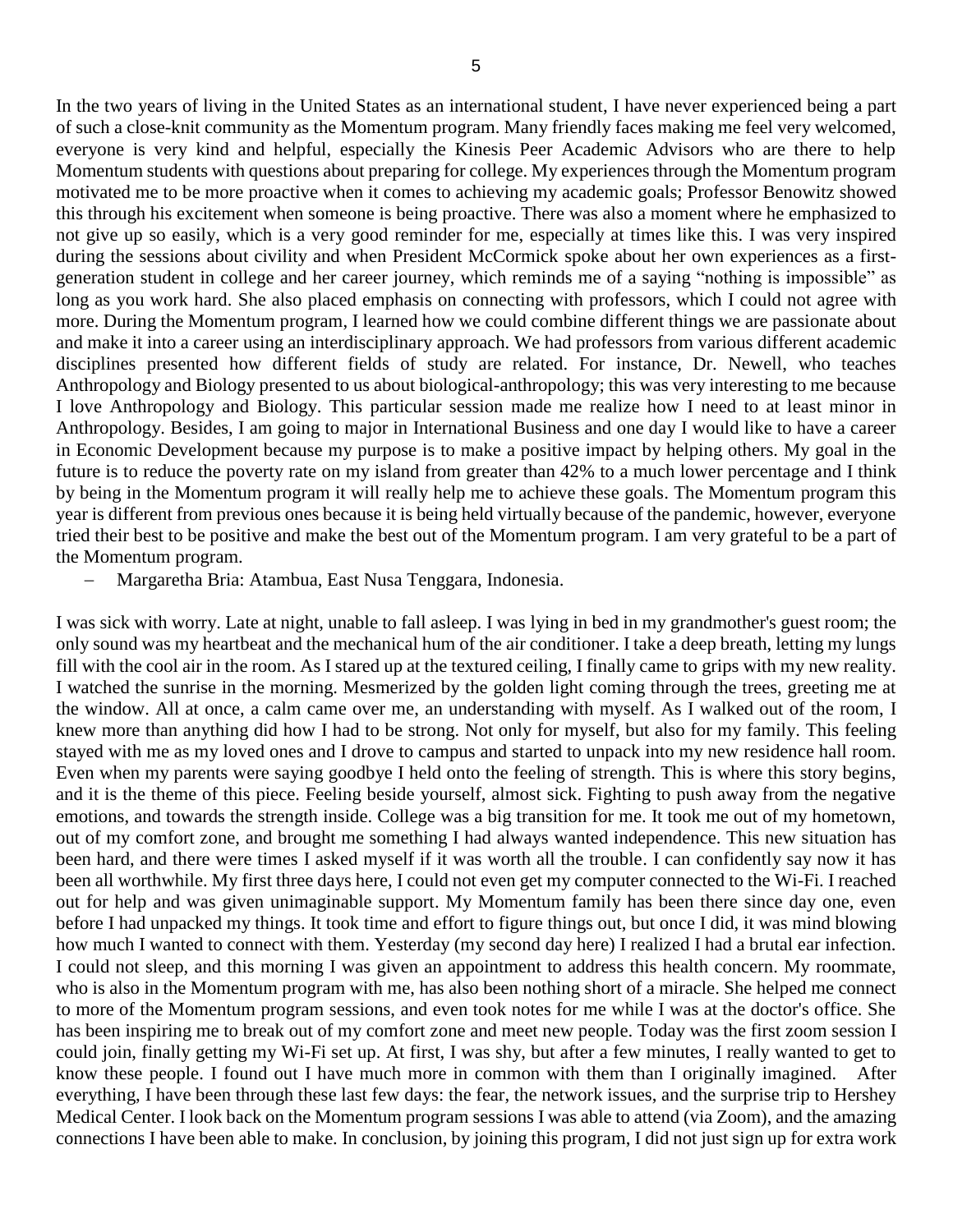and coming to campus early. I realize now my struggles have been small in comparison to the amazing experiences I have had in just these last few days, and will have for years to come.

Katelynn Cashner: Hilliard, Ohio

When I first received the email of the invitation to participate in the Momentum program, I felt so excited about the different opportunities being offered. However, I also felt nervous about meeting other students and how things will work due to COVID. However, when I moved in, everyone was so welcoming. I felt like I was at home. As we had zoom meetings with the Kinesis Peer Academic Advisors and hearing their stories made me want to strive to succeed. Hearing how the Momentum program help them made me believe I made the right choice. I have learned so much in one week! The Momentum program has taught me to be more outspoken and the importance of asking questions. You cannot get the information to succeed if you do not ask questions. The Momentum program helped me become more of an active listener and this helped me prepare to do the same in my classes. It has also made me want to be more involved with the college and the community. Our college has so much to offer from different work-studies and on-campus jobs to travel abroad programs. The Momentum program has shown me how I still have room for growth, and this is my chance to make it happen. I am so thankful I was able to be a part of the Momentum program.

- Culp-Mason, Cierra: Waldorf, Maryland

I made the right decision. Coming to Elizabethtown College and joining the Momentum program. As I am sitting in my residence hall room, watching professors and Kinesis Peer Academic Advisors provide guidance in these unprecedented times, something struck me: I made the right choice. I learned by listening to the testimonies of the Kinesis Peer Academic Advisors' dedication and hard work is vital to success. Every single Momentum student and professor, who presented, spoke so passionately about something important to them, and it clearly represented their level of dedication to their subject or goals. Especially when listening to the background stories of the Kinesis Peer Academic Advisors, it lit a fire in me. It inspired me. One Kinesis Peer Academic Advisor in particular inspired me with these words: "It does not pay to worry." Listening to this phrase after hearing his story was awe-inspiring, and allowed me to reaffirm my stance on whether or not Elizabethtown College and intending to major in Biology was the right choice. Later in the night, when I was lying in my soft bed in my residence hall room, I thought about my decisions leading up to college regarding my major and decision to join the Momentum community, I had a realization. I made the right choice. I smiled as the crickets chirped and breeze of the wind flowed into my room. Furthermore, after hearing President McCormick's presentation and her story, it inspired me to continue my dedication toward succeeding, and furthered my understanding how the Momentum community is a good fit for me. The Momentum program has been absolutely amazing so far, it has been a huge pleasure meeting the Kinesis Peer Academic Advisors and some of the professors. I feel as if I have a head start on my peers. The program has reminded me why I chose Elizabethtown College and my intended major, and yet, I know how nothing is set in stone just yet, and I still have the opportunity to switch my whole life around. I know I will have the support of many wonderful Kinesis Peer Academic Advisors and professors backing me. The Momentum community of which I have the pleasure of being a part of truly makes me happy. While I am here at Elizabethtown College, I plan to impact the lives of different students by providing them with assistance in any capacity, and to the community through volunteer work. I want to succeed, and I want my fellow peers to succeed as well. I know I will make lifelong friends and I hope I can be a lifelong friend to someone. I am so thankful for this program, for the opportunities, it has provided me, as well as the gift of curiosity, and excitement for the future has given to me. I learned I made the right choice.

- Alec Delgado: Lindenwold, New Jersey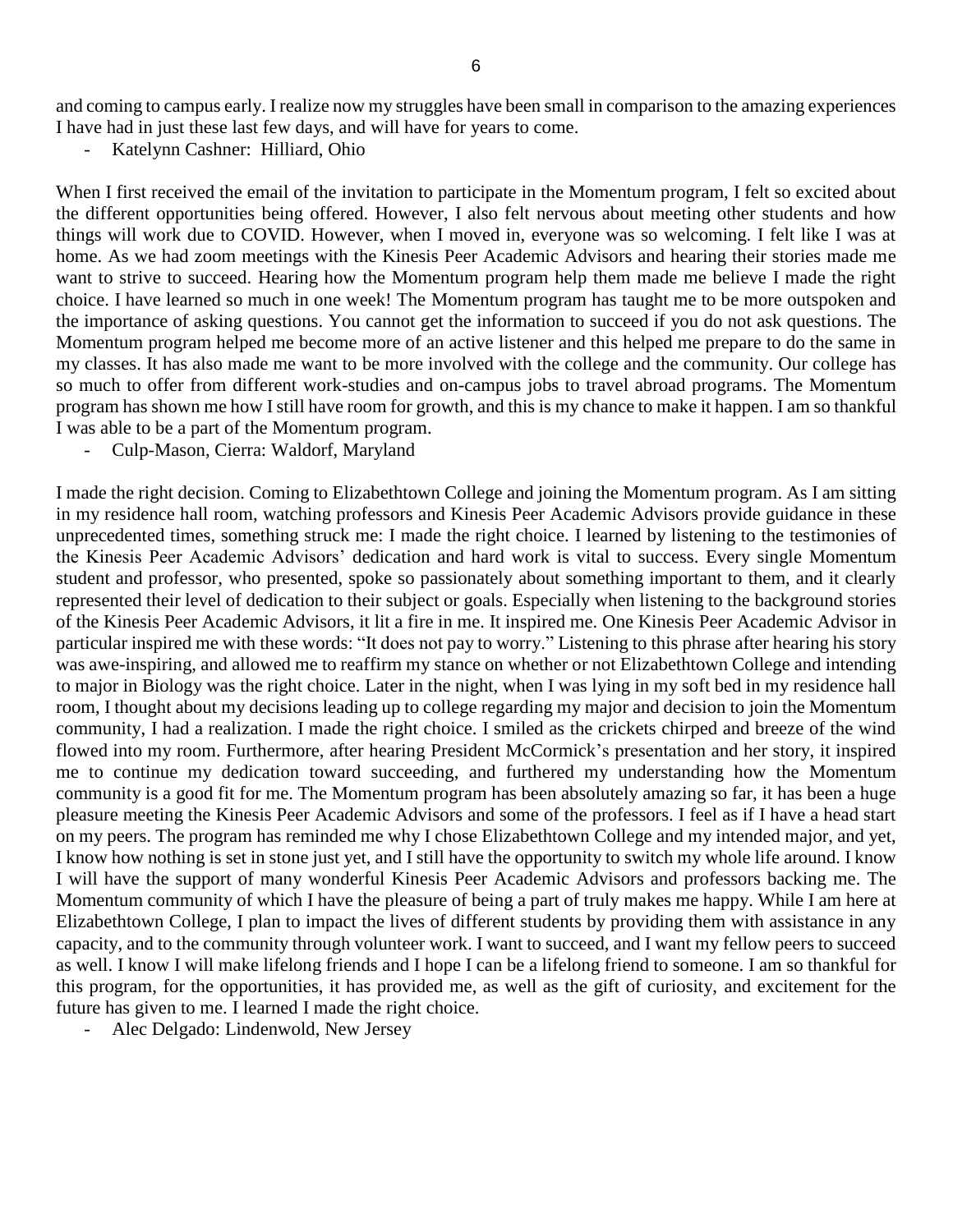"If you could pick one animal to describe your personality, what would it be?" She asked. I was about to unmute myself and tell a preceptorial full of people whom I have never met before my personality trait is a dolphin. Nevertheless, I learned a great deal about my peers as they shyly described themselves as turtles, sloths, and other various animals. All of these very different animals would not naturally belong in the same habitat but are somehow together in one Zoom call having this conversation, clinging to the only living beings they have regardless of their differences. Starting with the first Zoom session, the Momentum program let me know how important it is for different forces can coexist regardless of their differences. One of the opportunities I look forward to is the opportunity to study abroad. As an Occupational Therapy major, this would open my mind to other cultures and ways of life as well as learning from a well-rounded variety of professors. Traveling has always been something I wanted to do more of so learning about different options through the Momentum program, such as studying abroad with Elizabethtown College, possibly expanding my career with the Peace Corps after college, are some interesting topics for me to pursue, and could be beneficial to me as a person and as a future professional. Back home in Howell, N. J., one of our biggest events in town is Relay for Life. I was fortunate enough to be an ambassador for the past three years. At first, I only saw it is something I do with my best friend. Looking back, it brought the entire town together to help many cancer patients and empower the survivors. Seeing the way the Kinesis Peer Academic Advisors got past their roadblocks and are now helping others made Elizabethtown College feel like my community at home. They really believed in themselves, believed in each other during the roughest points of their academic journeys, and now believe in us. I want to guide others to have a more positive impact on the world and everyone around them. Becoming a future Occupational Therapist with a degree from Elizabethtown College will give me the platform to use my creativity, education, and personality to do so.

- Fredilyn Dong: Howell, New Jersey

I never really knew what I wanted to do for a career. This uncertainty made me feel very anxious for college. Yet, as I sat in my dorm room feeling the breeze from the fan, listening to Zoom sessions, and seeing everyone on the screen, I realized how college is not going to be so bad. This is all because of the Momentum program, the program's Kinesis Peer Academic Advisors and Professor Benowitz. Eric Schubert, a Kinesis Peer Academic Advisor, started his own genealogy business. He uses DNA and genetic tests to solve old police cases. His results give the victim's families a peace of mind to know what happened. It also gives the police a sense of closure. I found this immensely intriguing and inspiring. Giving back to a community, which has given you so much, is truly a blessing. The business he talked about inspired me to do the same. In another Zoom meeting, Jaime Ramos, Momentum and Kinesis Peer Academic Advisor alumnus, talked about prestigious grants and scholarships and his time in the Peace Corps. During his presentation, he said, "In order to be rewarded, you must take risks." Not every risk may pan out, but it might open a new door. I have never really been much of a risk taker. Yet, his presentation inspired me to change my mindset and to begin taking risks. The Momentum program also taught me the value and impact of relationships. Having these strong relationships with the Kinesis Peer Academic Advisors, and professors are extremely important. They have all been through their first week of college. Trust they will not steer you down the wrong path. They are here to help. So, do not be afraid to go and ask a question. This question is what might land you an internship, job, place at a graduate school, prestigious scholarship/fellowship you wanted so badly. The Momentum program has taught me to broaden my horizons and truly think about what I can do to make the world a better place. Whether this means starting a non-profit or becoming the executive of a huge company and becoming a voice for change, it all began with The Momentum Program.

- David Ellis: Mercer, Pennsylvania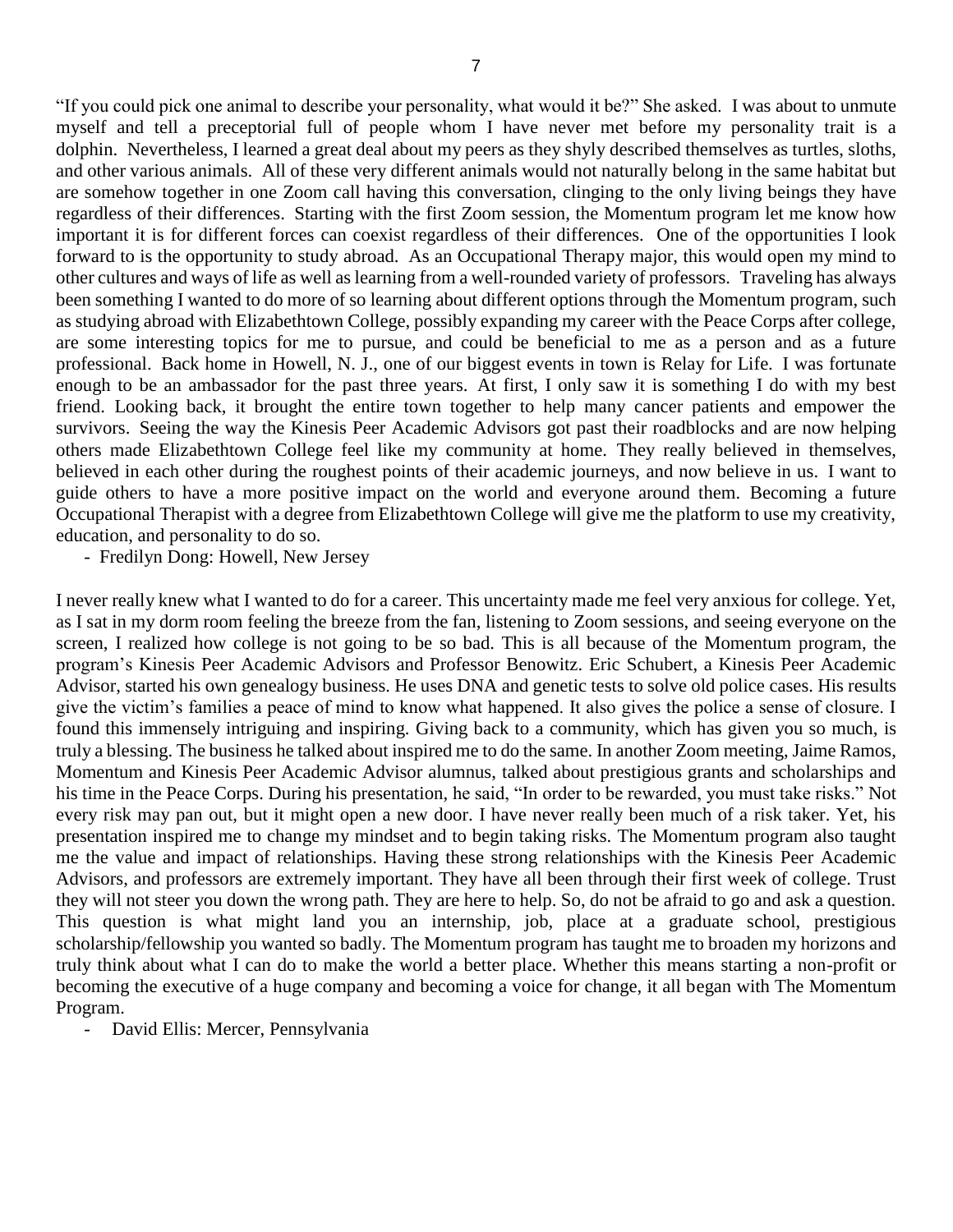In life I have heard, "trust your instincts, this is where true wisdom manifests itself." Even without knowing the Elizabethtown College campus, I gravitated towards this school, it just felt right. Like any student, I had doubts, "Would I fit in? Is it too far from home? Is this really the right school for me?" Many questions wandered around my mind until receiving an invitation from the Momentum program. I felt honored, on their part, they had known I was a first generation student and were offering me a hand. Along with other factors, I was convinced I belonged with the Blue Jays! Due to the pandemic, many in-person activities were cancelled this year but this did not stop them! I sat excitedly in front of my computer screen, I laughed as I saw my roommate's reflection behind me. She was also getting ready to join the Momentum program zoom meeting. In just seconds, I would meet a group of students who I could relate with. The Momentum program consisted of first generation students, all with different backgrounds. We finally met the Kinases Peer Academic Advisors of the program. Each member of the Kinesis team spoke about their experiences in the Momentum program and hardships in college. In a way, I felt comforted. They said having obstacles in college was normal and taught me how I should never give up and find ways around it. One of the stories I found inspiring was from Kyler Harvey a Momentum and Kinesis Captain alumnus, he spoke about being rejected from a medical program he dreamt being part of. He was not doing too well with his grades yet he did not give up. He said, "I can't stress this enough, make connections in school," as he told us how one of his professors helped him find another route into the medical program. He seemed very ambitious; he did not give up on his dreams. He could have easily changed to another career pathway but he stuck to his goal. Most people give up when they receive a rejection, Kyler Harvey showed otherwise. He also spoke about how supportive the Momentum Program was during his journey. Many other Kinesis Peer Academic Advisors had similar experiences; it felt good to know how we could help one another if we ever felt lost or confused. Not many people can say the same, I am extremely lucky to be part of this program and look forward to making memories with my peers.

- Zulma Escalante: Millsboro, Delaware

I think it goes without saying this year was much different from how we all planned. Not just with the Momentum program, but with everything. My time in the Momentum program so far though, has challenged me and has given me many new experiences teaching me so much. Zoom meeting after zoom meeting has its challenges and I quickly became bored of it, craving real human interaction. Sitting on my bed or at my desk in my residence hall room for hours at a time becomes tiring. My roommate every now and then hops up to do stretches and move around, expressing her distaste for sitting around all day as well. I laugh and agree. Despite the quarantine, every speaker in the Momentum program tried their best to include all the Momentum students and make the whole session special and engaging. I never fully felt cut off and at times, I forgot I was in my residence hall room and not in a classroom. Dr. Kozimor-King, who teaches Sociology, started her Momentum program session off by vigorously ringing a bell and moving on like nothing out of the ordinary happened. With this being early in the morning, it was a good way to wake up and accept the day had started. She later explains how sociologists love to go away from the norm and it is the best way to understand humanity, by doing the unexpected. The bell, being unexpected, was her way of giving an example of said fact. This inspired me to look at how I went about many things in life. If I do the unexpected or go against the norm, at times, it could cause me to learn and understand things better. While at Elizabethtown College, I hope I can leave a lasting impact with my experimental ways of looking at going about different situations and finding new ways to learn. With the future so uncertain, especially now, it is hard to picture where we all will end up, but one can only hope for the best and brightest future.

Sam Ferry: Sellersville, Pennsylvania

This essay is about passion. The words resonated in my head. It was at this moment when I realized what Elizabethtown College and the Momentum program were all about. This week I have been mainly inspired by Professor Benowitz and Kinesis Peer Academic Advisor Eric Schubert, listening to their stories and listening to them speak about what they are truly passionate about really inspired me to make sure I never settle for something I am not passionate about. The first zoom session of the Momentum program was likely the best virtual tour and history lesson I could have possibly experienced. The zoom session was long, but it felt as if only a few mere minutes had passed because I was so fascinated and interested in the history of Elizabethtown College and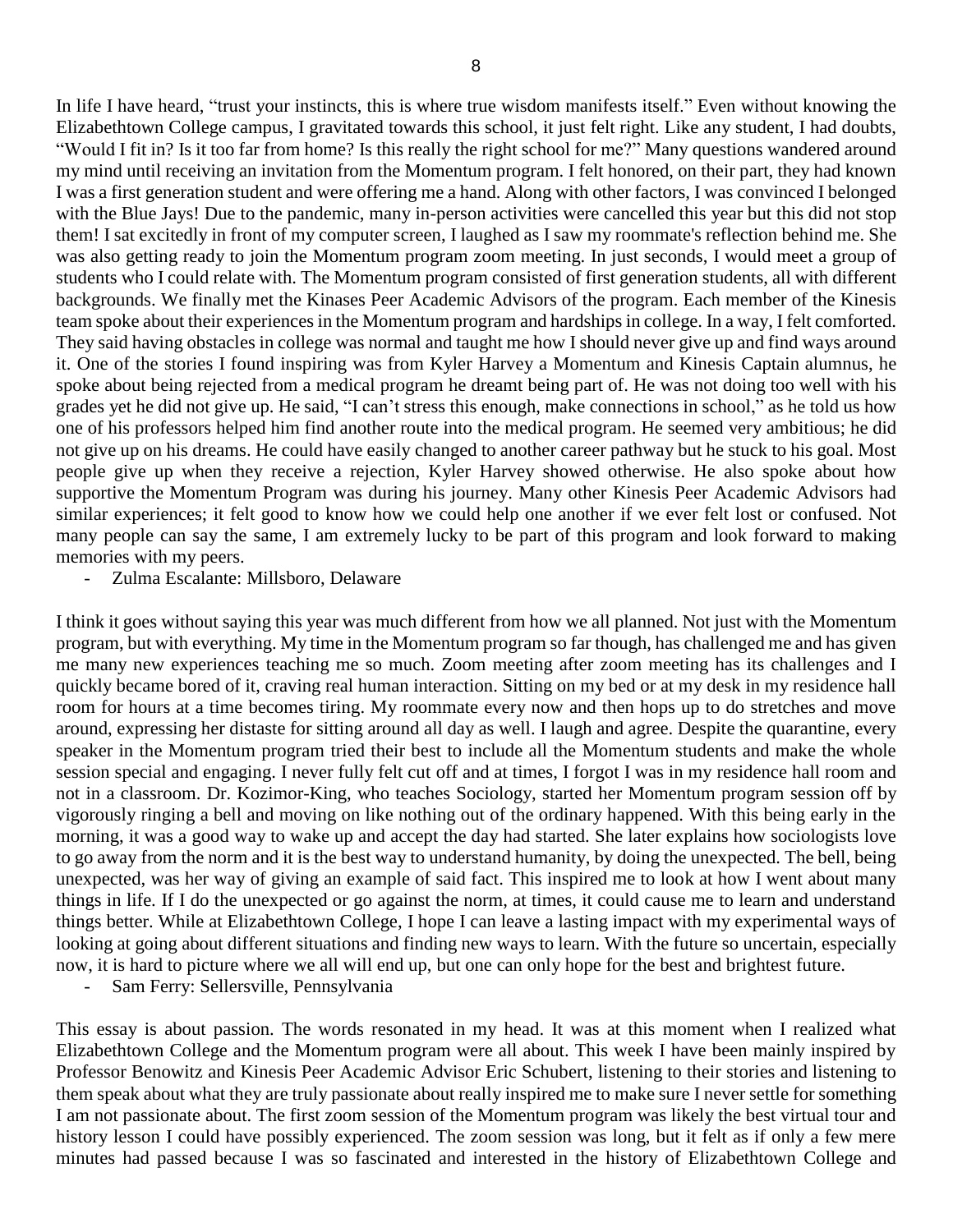interesting facts Professor Benowitz had to share. Another thing I love about listening to Professor Benowitz is the way he answers questions in such a way not only was the original question answered but he also gives lots of historical context to ensure you fully understand the answer. When asked about the history of African-Americans at Elizabethtown College, Professor Benowitz not only answered with the African American student's name, year, and major, but also what led up to the African American student attending Elizabethtown College, where he went after Elizabethtown College, and what significant contributions this African American Elizabethtown College alum gave to society and how this affects us today. This led to the introduction of Kinesis Peer Academic Advisor Eric Schubert and although Eric Schubert has yet to graduate, he proved to me if I am passionate about something and if I work hard enough I can have a large impact not only in my life but an impact in the whole community and maybe even the whole nation. Professor Dolson, who teaches English, instructed a writing workshop for the Momentum program giving us very short periods of time to jot some notes down about various questions and then had us analyze our writing and finish the statement: "This essay is about ", after a mere five seconds of review I understood this essay is about passion. I learned the whole history of the local Elizabethtown community, Elizabethtown College, and the whole past of administration and students appears to revolve around passion for learning, passion for teaching, passion for what they believe in, and the determination to turn their passions and dreams into reality. This essay is about passion.

- Alexander Fox: Downingtown, Pennsylvania

On Tuesday, I meet a member of the ITS team named Miranda. Correction, I had a Zoom call with Miranda. In addition, I would consider her more of a computer genius than just a member of the staff. I sat in my residence hall room alone as the sun glared through the windows. What I would have done to go outside and meet all my new Momentum friends. Instead, I was stuck in Schlosser Residence Hall room no. 326 sitting next to the air conditioning unit vent as it droned on. I would much prefer the first option where I can see people face to face. I had been without internet for a few hours and was starting to go mad. I did not have a roommate to keep me company as I begged my computer to work. To pass the time I tried fixing the computer and internet issues myself, bad idea. I have never been able to solve a computer problem; therefore, I am not entirely sure why I thought I would be able to solve my issue on Friday. My patience was starting to thin exponentially. In today's world of high-speed technology, it is easy to expect things almost immediately after we ask for them. This has allowed my own patience levels to go down significantly for years without me noticing. I laid down in my bed with no internet, no Momentum program, and nothing better to do but be patient. It was not long until I had finally gotten the call I needed, Miranda from ITS. At long last someone who could help. Miranda was so kind and put me on the Wi-Fi. I saw the patience Miranda had for me as I fumbled through her directions. The Momentum program has taught me the value of patience. I waited continuously for the connection would put me with the support and love which is Professor Benowitz and the Kinesis Peer Academic Advisors. When I was able to connect back with all my new classmates, I had known my patience had paid off.

- Michelle Fox: Wall Township, New Jersey

When I first left my apartment in the morning of August 17th, I felt a great deal of nervousness and excitement as I was beginning to embark on a new chapter in my life which was going to college. Once I arrived on the Elizabethtown College campus to move into Schlosser Residence Hall, the butterflies inside me started to multiply as I started to become more concerned about my well-being. Thankfully, the Momentum program changed all of this for me with the various sessions through Zoom. All the lectures helped me expand my view on certain subjects taught throughout the curriculum. Over the summer, I was reading all three books required for preparing for the Momentum program. Among the three books, one stood out to me and it was no other than *Choosing Civility: The Twenty-Five Rules of Considerate Conduct* by P. M. Forni. One statement from the book, which opened my eyes to what civil means was this: "Being civil means being constantly aware of others and weaving restraint, respect, and consideration into the very fabric of this awareness." When I first read this, I was like, wow, where was this positivity when I needed it! I have been constantly hammered by all the negativity on social media over the past few months, only to find a bright light through all of it by reading the book. This book overall, inspired me to become more positive and open-minded in all my discussions. In addition, the book showed me the effects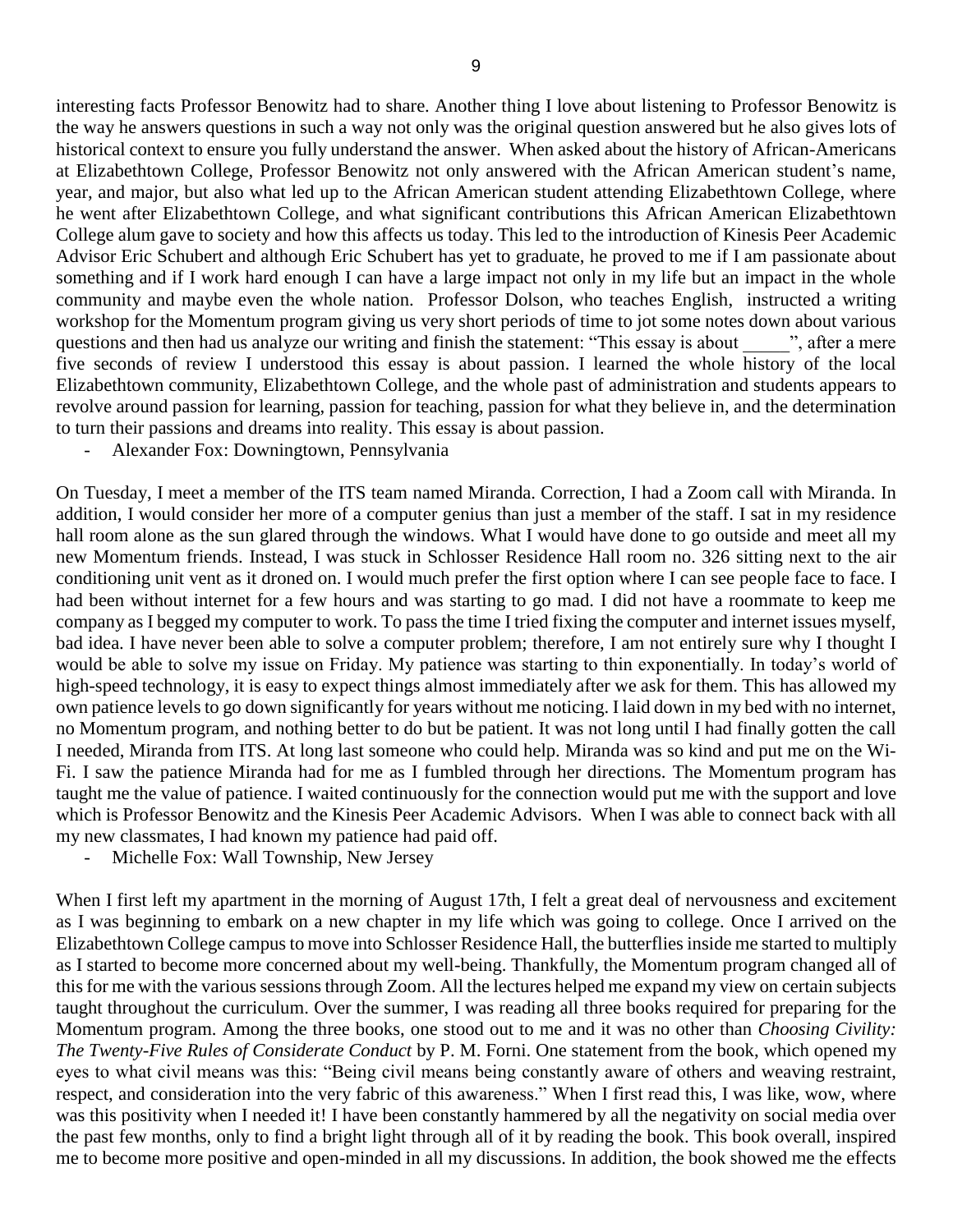of civility and how it can be beneficial in the end. Throughout my time at the Momentum program, I feel everyone, from Professor Benowitz to all the Kinesis Peer Academic Advisors, made a big impact on me. The various lectures and all the group discussions I had with the Kinesis Peer Academic Advisors has helped me to become more comfortable with other students, faculty, and staff. In addition, it helped me learn more about the campus community and what it has to offer. The program in general gave me confidence to pursue my academic goals. I am planning to major in Computer Science and get a career in programming. I feel with the resources around me, I have the utmost power to achieve my goals in life.

Damian Gauld: Lansdowne, Pennsylvania

When I initially arrived on campus, I was overwhelmed with many negative emotions; dread, fear, exhaustion, and anxiety plagued my mind. As I saw my family leave from my residence hall room window, I felt frustrated with everything. I was frustrated I had to leave my friends behind and frustrated my reward from quarantine was simply more isolation alone. However, when my outlooks were bleak, I remember joining the Momentum program's first virtual meeting and feeling the warmth of everyone's kindness and acceptance. Professor Benowitz explained everything and was understanding of our hardships but was quick to reassure us and alleviate our worries. We had preceptorials with small groups of students, and in them, we were able to express our feelings and share our hobbies with others. Through the messaging groups people emailed me, I was able to gain a few friends digitally within the next day of joining the campus. Amidst the chaos, the Momentum program was there to let us know how we were not alone in our concerns, and this Momentum community here is a compassionate one helping us push forward with our goals. I remember hearing President McCormick's speech and noticing how passionate and dedicated she was to helping students. Even while we were in a time of quarantine, she was devoted to meeting and speaking to us. It helped energize and motivate me to push forward despite the challenges ahead. Not only did this program help me think above my degree and future, but also it made me feel welcome at Elizabethtown during a difficult time of isolation and fear. For the friends, knowledge, and comfort it gave me, I cannot begin to feel gratitude towards everyone involved with it. These remote sessions taught me of civility, and how to respect my professors and peers on a day-to-day basis. It gave me the confidence I always needed and made me be motivated to carry on strong for my first year. The program helped me through this new and engaging chapter of my life, and it was amazing to start my semester with their guidance. With the help of the Momentum program, my goals are to major in biochemistry, pursue a career in pathology, and use my knowledge to help others with their journeys in science. I initially did not think of using my time to tutor and support others with their own paths, but the Momentum program made me realize how I should be open-minded and broaden my perspectives of the campus.

- Jessica Gutekunst: Annville, Pennsylvania.

Sitting at a desk with my computer, I loaded the first zoom meeting for the Momentum program. Fear rumbled within me as I grasped how I did not possess a single clue about college life. Within my moment of anxiety, I heard "Never give up" from Kylar Harvey, a Momentum and Kinesis Captain alum. Strangely enough, I wrote my college admissions essay based on those three words, and when he said those words, I felt a sense of familiarity and focused in. Kylar Harvey elaborated on how he began his first academic year on the wrong foot but continued by saying, "you can get to wherever you want to be." What I found so captivating about his story was how he truly never gave up on his dreams even though he was advised to switch to a divergent path than he desired. Instead, he found solutions, problem solving and communicating with his professors. Never in my wildest dreams did I ever imagine how I would gain inspiration and motivation this early in my college trek. Before even arriving on campus, I thought, "I am going to fail. I am not prepared for college." Fortunately, the experiences told by the Kinesis Peer Academic advisors and the overviews on the academic courses the professors screen-shared really assisted me in my journey of self-discovery, confidence, and the recognition of what I am truly intellectually curious about. For example, I found the Momentum program session comparing psychology with sociology conducted by Professor Roy, who teaches Psychology, extremely engrossing, which prompted me to delve into the deepest part of my mind and reminisce on my memories from my high school psychology class. Subsequently, I remembered why I chose neuroscience as my intended major. Through the Momentum program, I learned to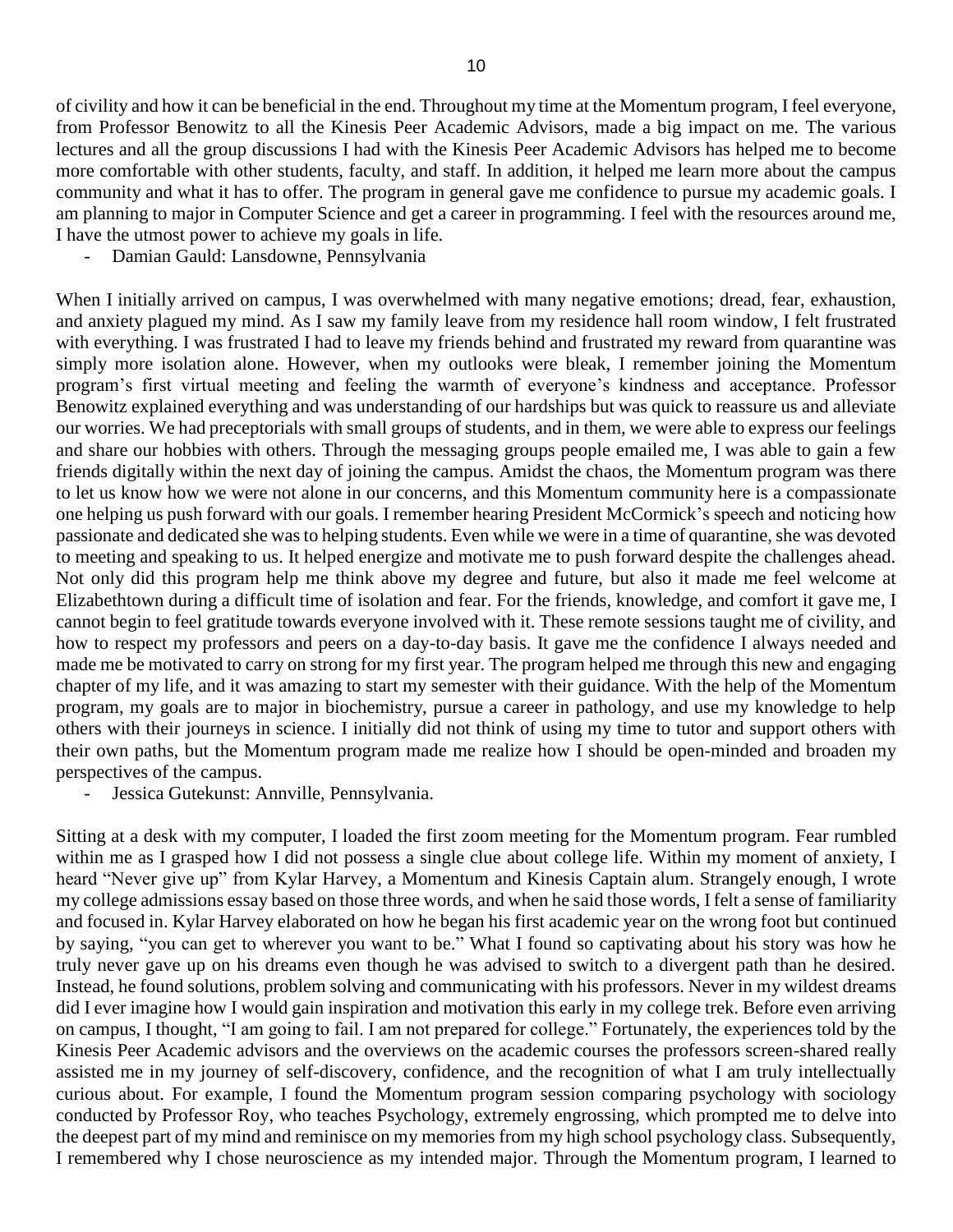appreciate the campus and the close-knit community through the connections the Kinesis Peer Academic Advisors explained they possessed with their professors. Now I cannot wait to leave quarantine, walk around campus with my roommate, and begin classes. Overall, one day I hope to establish the same impact these professors and Kinesis Peer Academic Advisors had on me on anyone I come across. In the short time, I spent in the Momentum program so far, my thoughts on college life completely converted to something novel and thrilling. I learned to appreciate the relationships I possess, no matter how small they may be, imagine my life on campus and post-graduation, gain inspiration from the experiences of others, and impact those with the lessons I digested.

- Emma Halteman: Green Lane, Pennsylvania

Being a part of the Momentum program had seemed like a really great opportunity, and it turns out it was. The many different experiences and stories shared with you from Professors, Kinesis Peer Academic Advisors, and alumni of the Momentum Program are all really inspiring and motivating. One of the Momentum program sessions we had was titled "Exploring The Core." In this session, we were able to hear about the success and true value of the Momentum Program, which is helping students become successful in their passions. One of the presenters, Kylar Harvey, a Momentum and Kinesis Captain alum, was proud to share how the Momentum program helped him. He had told us about how his intended major was doubted by others and how he did not receive the support, he deserved. With the Momentum program, Kylar was able to get back on top of his studies, work hard, and even get on the right path to pursue this initial intended major. The Momentum program connected him with all the right people and gave him an opportunity for success he might not have gotten anywhere else. The perseverance showed here is something I want to strive for throughout my college experience. The importance of the Momentum program and the benefits can be provided to me when I am deciding my major and the courses I want to take, is shown to me through Kylar's story. Even though I am entering college as undecided about a major, I know Elizabethtown College is the right school for me. While I am here, I know I will be given the time and resources I need to discover who I am and who I want to be. I also know how getting to know myself will be something can come out of getting to know others at Elizabethtown College. Kyler's story, along with the other Momentum alumni's stories gave me confidence I made the right decision in choosing to join the Momentum program. From being a part of this program, I hope to be able to create meaningful connections with those around me and provide a positive, friendly environment to others. The experiences I will have gained from this program will stay with me throughout my life and I will be able to share those with others.

- Meghan Hampton: Linthicum, Maryland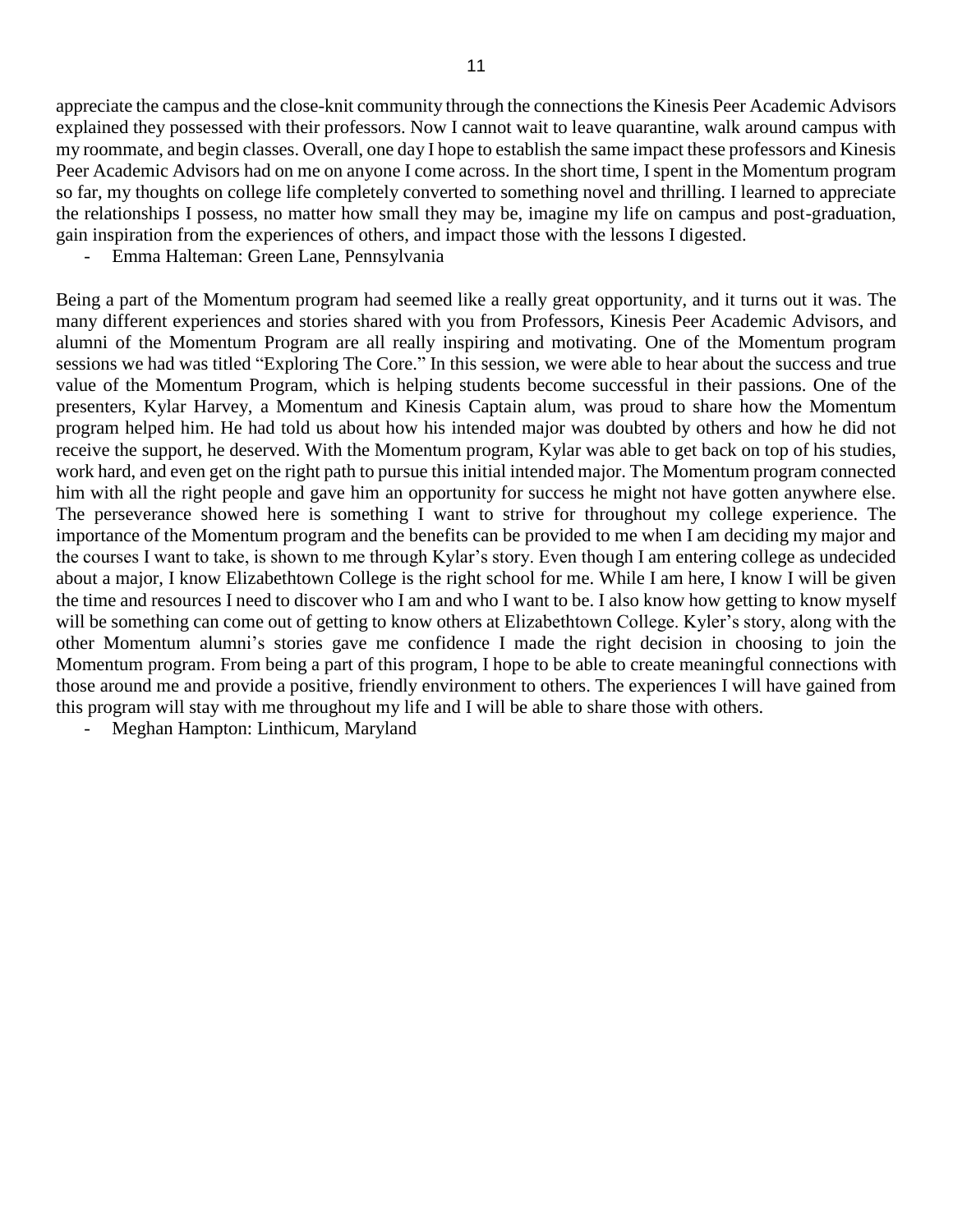a community. The Momentum program seemed like the perfect way to get involved early and make some friends. Learning about the history of Elizabethtown College and the local town of Elizabethtown, has been very rewarding. Knowing I am attending a college founded and based on acceptance and inclusivity definitely made me feel like I am where I am meant to be. The transition from high school to college has been stressful and scary, so I took comfort in knowing how the Momentum program would be an opportunity to set me on the right path. Exploring the different opportunities and academic disciplines at Elizabethtown College has inspired me to be aware of my options. I was undecided about a major up until two weeks before I left home to come to Elizabethtown College. I am still not entirely sure what I want to do but hearing from the Kinesis Peer Academic Advisors about their experience has quelled many of my worries regarding majors and where I end up. I feel inspired knowing even though I have decided now, I can change my mind. Knowing I do not have to end on the same path I started on gave me a sense of security. I also hope to become an active member of the community at Elizabethtown College. The Momentum program has inspired me to become involved despite my fears. Many doors are open to me because of the Momentum program and the college at large. My anxiety has been intensified due to the format the Momentum program has taken on during Covid. I feel badly about my lack of involvement due to my nerves, but I have still gained volumes of knowledge about the college and the paths are available to me as a student here. I would love to get involved in clubs and make myself more open to the community around me. I am also interested in pursuing tutoring or something along those lines. The Momentum program has made me feel like I have a chance to be a part of something bigger than myself. I cannot wait to reach my full potential as a Blue Jay.

- Jillian Harrington: Morristown, New Jersey

The first thing to come to mind the most, when thinking of the year 2020, is pandemic. Everyone is in a state of confusion, panic, and uncertainty. Everywhere you go you see people in masks, settling in the new reality of separation between yourself and others. However, the Momentum program, first and foremost, helped me realize how I am not alone in the challenges we face. If we reach out to others in this trying time, while virtual and separated, we can come to a common ground and work together to impact the campus in meaningful ways. Listening to what Kinesis Peer Academic Advisors advise us to do in setbacks, Professor Benowitz guiding us in figuring out our passions, and having zoom sessions about connecting with others in a virtual format allowed me to understand the nuances of living on campus and finding the right opportunities for myself. While on zoom, the lectures and sessions of the Momentum program gave me a vital overview of subjects and disciplines I have not considered before. It inspired me to consider other fields, or possibly, different paths. While mathematics and music is not my forte, the Momentum program session comparing and contrasting music and mathematics, allowed me to understand the connection between the two opposite fields. Another session in the Momentum program: it is not very often you get to have a crash course about your college's history. I realized through the Momentum program how I still have the time to question, learn, and will have the ability to learn new things and be able to change my passions at any time. There are many different things I can explore on campus academically, and even the fellow Kinesis Peer Academic Advisors stories of their college journey made me imagine other paths I could possibly follow. I am intending to major in Japanese, I hope I can strengthen connections between different cultures. I have always wanted to gain a world perspective, and the Momentum program has given me the motivation to take the risk and overcome future challenges. These experiences, including the Momentum program, will allow me to become the best person I can be.

- Lily Harris: Reading, Pennsylvania

Having the opportunity to be a part of the Momentum program at Elizabethtown College has been overwhelmingly positive and inspirational through hearing the stories of Kinesis Peer Academic Advisors, alumni, the faculty, and my fellow learners. Although this year has been far from normal, with the faculty and students having to participate in presentations via Zoom, did not hinder the positivity in the passions and motivations expressed by everyone in the Momentum program. Being a part of the Momentum program greatly helped me solidify my passions, much in contrast with imagining my future in high school. While in high school,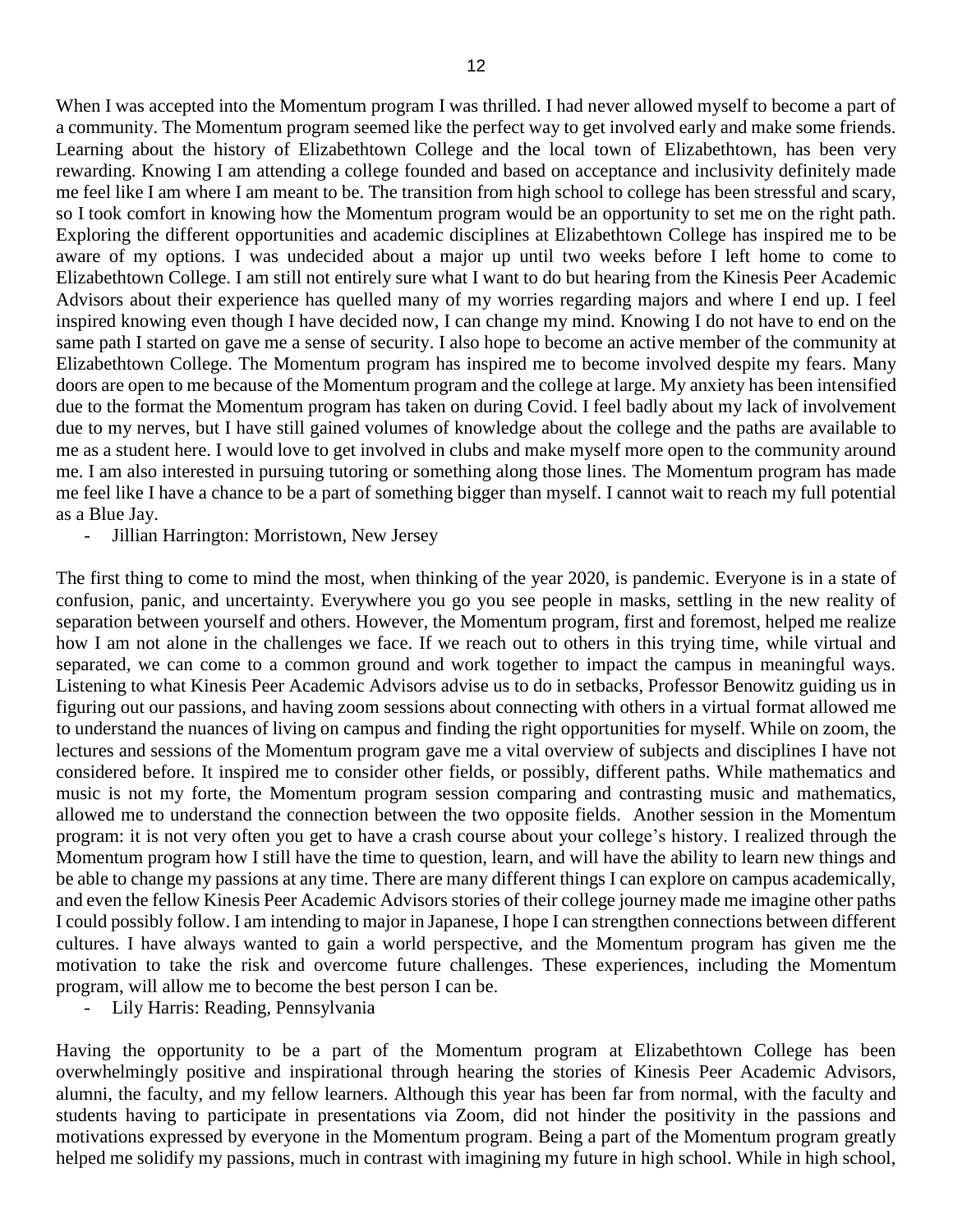I was urged by my guidance counselor to put financial stability at the forefront of my mind when picturing myself in the future, rather than focus on my personal aspirations, which transformed my anxiety into a roadblock, as I no longer knew what to do with my passion for art. There was a Momentum program session where we completed a form/worksheet called: "Make A Decision" with Professor Benowitz greatly helping me sort out my thoughts regarding deciding on my major and what I imagined for my future. The reality of the closeness of my future truly

began to settle in my mind in those moments. However, no matter how significant considering the future is, one of the most important pieces of advice I received was from Kira Kuhar, a Momentum and Kinesis Captain alumnus, who said to "follow your passion and to not stress about the future." Furthermore, Ramon Rios, a Momentum and Kinesis Captain alumnus, detailed his journey through several different opportunities, which eventually led him to his goals. A wave of serenity seemed to rush over me during those presentations and in seeing the successes of these alumni. I have spent so much time worrying over where I will end up, but the reality is I should not focus so much on the long-term, and put more energy into considering the opportunities I may encounter on my path toward my passions. After being a part of the Momentum program, I have truly realized how I want to have a positive impact at Elizabethtown College, and I greatly wish to focus less of my energy on negativity and stress. I want to consider the many opportunities and scholarships available to me; I have dreamt of studying abroad in Japan for years, but I never would have thought of this as a realistic opportunity due to my limited vision of only seeing the anxiety over my future. After hearing the presentations from faculty and seeing the success of Kinesis Peer Academic Advisors this past week, I have been tremendously inspired to pursue my passions, but I have learned it is okay to take every day step-by-step, it is okay to not have every decision made, and it is okay to make changes down the line to eventually reach aspirations best fit for me in the future.

Darby Haynes: Irwin, Pennsylvania

Imagine: This process is new to me. It has been seven years since I have been in college and it was nothing like this experience. The process is new and exciting and full of surprises. I never thought I would be going back to school at the age of forty. Some of my classmates could be my child. Elizabethtown College has opened my eyes to something new and exciting. Just the history of Elizabethtown College alone has me wondering and wanting to learn more. I am born and raised in Lancaster County my whole life and never knew anything about Elizabethtown or its history. I do not know if I want to minor in something yet or not. My major is Social Work and this might even change depending on what I learn in the Momentum program and my time here at Elizabethtown College. Inspire: I want to make a change in my life, and I want to change someone else's life too. This is why I want to major in social work. I hope my time here at Elizabethtown College changes my life and will help me change someone else's life. Professor Jean-Paul Benowitz is very friendly and motived to see you go far. Professor Benowitz is very friendly and wants to see everyone go farther than just the college. Impact: So far Elizabethtown College and had a big impact on my education and me. The Momentum program session about study abroad has me thinking and wondering if this is something, I would want to do one day. The daily small group book discussions on civility has me wanting to be a better person and see how I could change myself. I like the three books assigned to be read for the Momentum program even though I did not finish reading them yet, but I will. I feel Elizabethtown College will make me a better and stronger person educationally. The professors want to see you go far. They want to see you succeed. They want to be more than just a teacher they want to be your friend and see you go far. They have an open-door policy. They want to see you go far.

- Coral Heim: Lancaster, Pennsylvania

"Change is terrifying" is a phrase I know all too well. This phrase continually goes through my head and seems never-ending at times. I have always had difficulties with change. Any type of change coming my way would pull me into an abyss of stress and anxiety. I was worried this college transition, one of the most considerable changes in a young adult's life, would make me feel like this, but it did not. To my surprise, this over controlling emotion left my mind after only one day in the Momentum program. My journey into this realization all started when I heard the stories of alumni of the Momentum program. I heard proof this is where I am going to feel secure. All of them have a life they did not have set in stone when they arrived at college however, through the Momentum program; they were able to find a job perfectly suited for them. I started to look into my future. I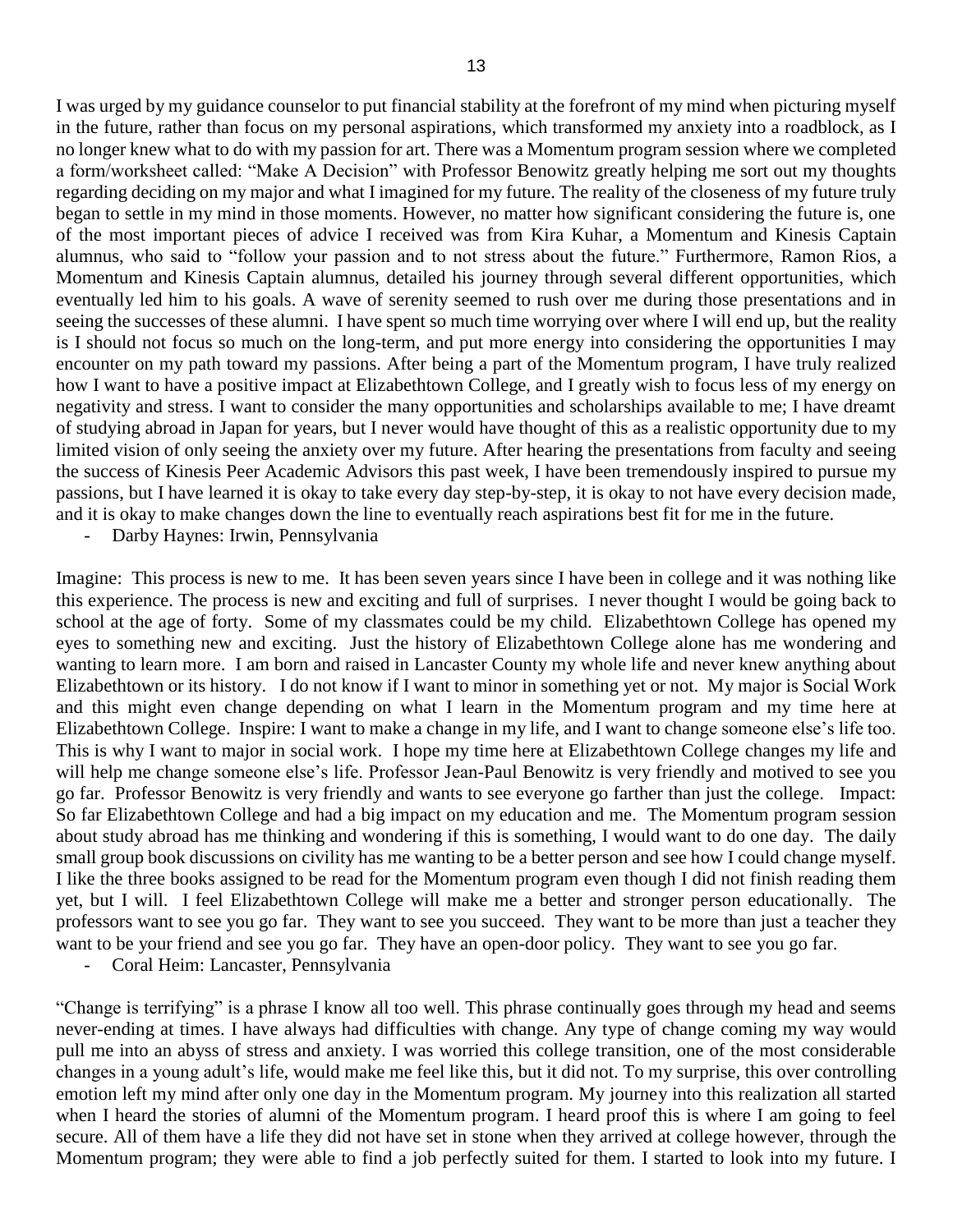could picture myself being one of these alumni, highly succeeding in my career and thinking of the Momentum program with only the fondest of memories. The more Momentum program meetings I had throughout the week, the more I felt like this place is where I will succeed. I started becoming more interested in looking into the study abroad programs and other courses I can get involved with like Psychology and Sociology. The Momentum program is the reason why I feel more confident than ever about my future in teaching. Imagine being so anxious for college and then going onto Zoom for your first Momentum program seminar, thinking about all the things which could go wrong, but instead, all you see are smiling faces and choruses of, "Welcome!" This welcome flipped my entire thought process about how change could be. Instead of feeling stressed, I feel confident in who I am and what I am going to achieve. I am going to get my Early Childhood Education degree and use the tools the Momentum program has provided me to not only succeed in college but also strive in my field. So, let me rephrase my first quote, "Change is hard, but in its core, it is beautiful."

- Madeleine Hower: Lebanon, Pennsylvania

Throughout the Momentum program, I have realized my true passions. Not only did I realize my passions but also, I forged a pathway to pursue them. By connecting your passions to your academic studies, you can make a career out of them. The Momentum program is the key to the gateway of success here at Elizabethtown College. I imagine being a lawyer and later being a judge. My passions are law and justice. I dream of becoming more than a paralegal. I see my future is as bright as the sun's rays. I know I can achieve this because it is my destiny and my passions depend on it. While working as a paralegal intern at the Pennsylvania Department of Aging I was able to witness a chief counsel and deputy counsel who were African American Women. I never felt more inspired to go to law school then at this moment. I really was inspired during the Momentum program by President McCormick's welcome speech. She was a first-generation college student like me. She spoke about having to work hard because of this. She worked for her passion and had a law firm pay for her paralegal and law schooling. I felt so inspired while hearing her speak. I felt so ready to take on the challenge to turn my passions into a career. Kira Kuhar, a Momentum and Kinesis Captain alumnus, really moved me. She talked about passions she said, "Take passions and make a life out of it." I truthfully believe in this quote because law is my passion and I want to be a lawyer. I believe the Momentum program can create a path leading me to success. Kira also said, "Stay on your path and never give up." This was important to me since I know my academic journey will be a tough one. I am going to have to be resilient and never give up. The Momentum program is the key to the gateway of success here at Elizabethtown College. Passions help link the drive in us to succeed. I will have an impact on Elizabethtown College by being involved in mock trial and student senate. Beyond Elizabethtown College, I plan to become a public interest law lawyer for criminal and family law. I hope to later become a judge and be the positive change the justice system needs.

Karreara Jackson: Harrisburg, Pennsylvania

I was very excited when arriving on the Elizabethtown College campus. Normally I tend to be nervous but this time everything came to me as a chance of improvement, change, and development. The one thing I really want is to learn. Someone told me the best you can ever do is listen and gain knowledge nothing else is important then gaining knowledge. I intend on studying computers and how they work; the building aspect and the programming required to make it function. Computers are everywhere and continuously growing, changing, and becoming more useful in the world today. I am good at math and have a great interest in computer programming. As my education continues at Elizabethtown College, I imagine becoming a computer expert and obtain a career in computers can lead to a successful life. If I am able to become an independent man who can grow and developed, and learn new skills and experiences, then Elizabethtown College will be the right choice. After becoming in contact with multiple faculty and staff members through the Momentum program zoom sessions, I feel more inspired to try something different and new. Jamie Ramos, a Momentum and Kinesis alumnus, talked with the Momentum students about his experiences. He first did study aboard and went to Spain, and then later on worked for a government-sponsored program called Peace Corps and got hired for two years. Through this job, he was able to learn and experience something new and different then what he usually would expect. It seems amazing to have the chance and opportunity to do what he did and gain many benefits from it. Before this he applied to for a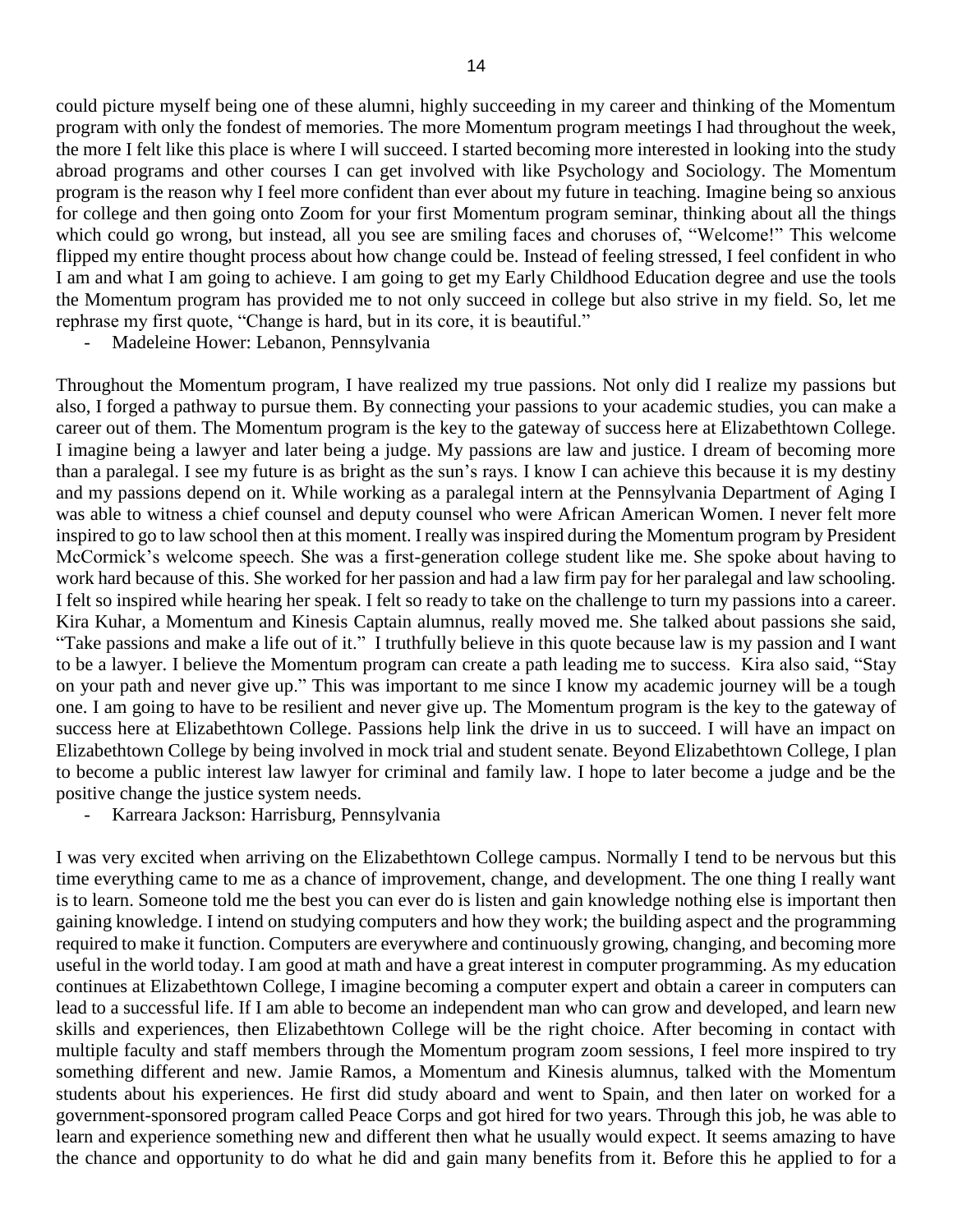prestigious scholarship, but it did not work out. Although this did not work, he was still able to get the job from Peace Corps, which worked out better. Jamie Ramos taught me how taking risks is important because you gain the opportunity for something good to happen and if it does not work out then learn from it. Now I feel like I can do much more, which I can give more and gain more from Elizabethtown College. I want to do study aboard and internships, learning everything the Elizabethtown community taught me so far I feel like my dreams can come try or discover new dreams.

- Adam Johnson: Darby, Pennsylvania

One of the academic sessions of the Momentum program was presented by Professor Roy, who teaches Psychology, he took time in his lecture to discuss fixed, and growth mindsets and why people have their respective mindsets. This places us all in an interesting situation, as my fellow peers and I all act a certain way, most of us have not stopped to think why, and if we have, we may not have found the answer to our question. Right or wrong, my childhood laid the groundwork for what usually becomes a fixed mindset. Once again, right or wrong, my intelligence and talent was often praised more so than my efforts for my entire childhood. This, in turn, caused me to fall into Professor Roy's outline yet again. Throughout my earlier years in school, I began to stop informing my parents of upcoming assessments and would raise the score a few points if they asked about them. I started to put in a decreasing amount of effort, and never started to study; but I did okay. I might have gotten 10 points or so less than the best kids in the respective class, but it never bothered me, as some of my peers and I would boast about not studying. The Momentum program, however, has allowed me to not only see the error in my ways, but see why I acted this way. I realize now I was *afraid*. I had been praised as intelligent, athletic, and talented, so I felt people were counting on, and expecting me to be those things. I was afraid if I put in hours of time with my teachers, completing all homework with maximum effort, and studying for my tests, I would still fail to live up to the expectations I believed I carried. Putting in no effort gave me an excuse to say, "I didn't do as well as they did, but I didn't even study!" This counts for something, right? No. The Momentum program has not only caused me to look inward and see what I have done wrong and why I became this way, but it opened my eyes to see how the start does not determine the finish and I have time to change. Now I know the root of my situation, I will not use it as an excuse to hold myself back, but as knowledge, I now have to solve problems. Additionally, I have always been hesitant to pursue certain fields of interest, perhaps because those careers do not live up to "the expectation." However, after doing the introspection with Professor Benowitz, I realize I have nothing to lose by chasing my interests, and have become more determined than ever to reach them. Additionally, the various Momentum program alumni have inspired me to understand it is okay to change directions to find your path, and I hope to set the same example to future students.

- Devin Johnstone: Blairstown, New Jersey

The night before I came to Pennsylvania, I remember the butterflies dancing in my stomach to a violent tune, the hairs on the back of my neck standing up and proud, and my heart thumping at an inconstant pace. As we were driving to start the new chapter of my life the uncertainties of what is to come kept seeping into the back of my mind a question which has been lingering in my mind as well as my heart ... Am I really cut out to do this , Should I go back home and try again next spring, what will happen to me? Those questions kept my mind racing and no matter what I tried to do to ale my wondering mind those fears kept coming. Coming on to the Elizabethtown College campus made it seem real how all my hard work finally led to a place I know is going to help me better myself as well as my future. Learning I have the Momentum program to give me the tools to which I can use to help me achieve my goals in life really makes me feel I have established a new family here at Elizabethtown College. After the long tiring day of moving into my new residence hall room and going on back-to-back zoom sessions, I was starting to lose hope of me finding my place at this school. Everything changed when we went into the zoom meetings with the Momentum alumni they told us all about their journeys and hardships they had to go through to get to where they are at now, most of the Momentum alumni either thought about changing their majors, or have changed because it was not a good fit. After they told us about what they went through, I did not feel scared anymore because now I know I can always go to someone who has experienced or have been through the same things I am currently going through right now. I learned through all the Momentum program zoom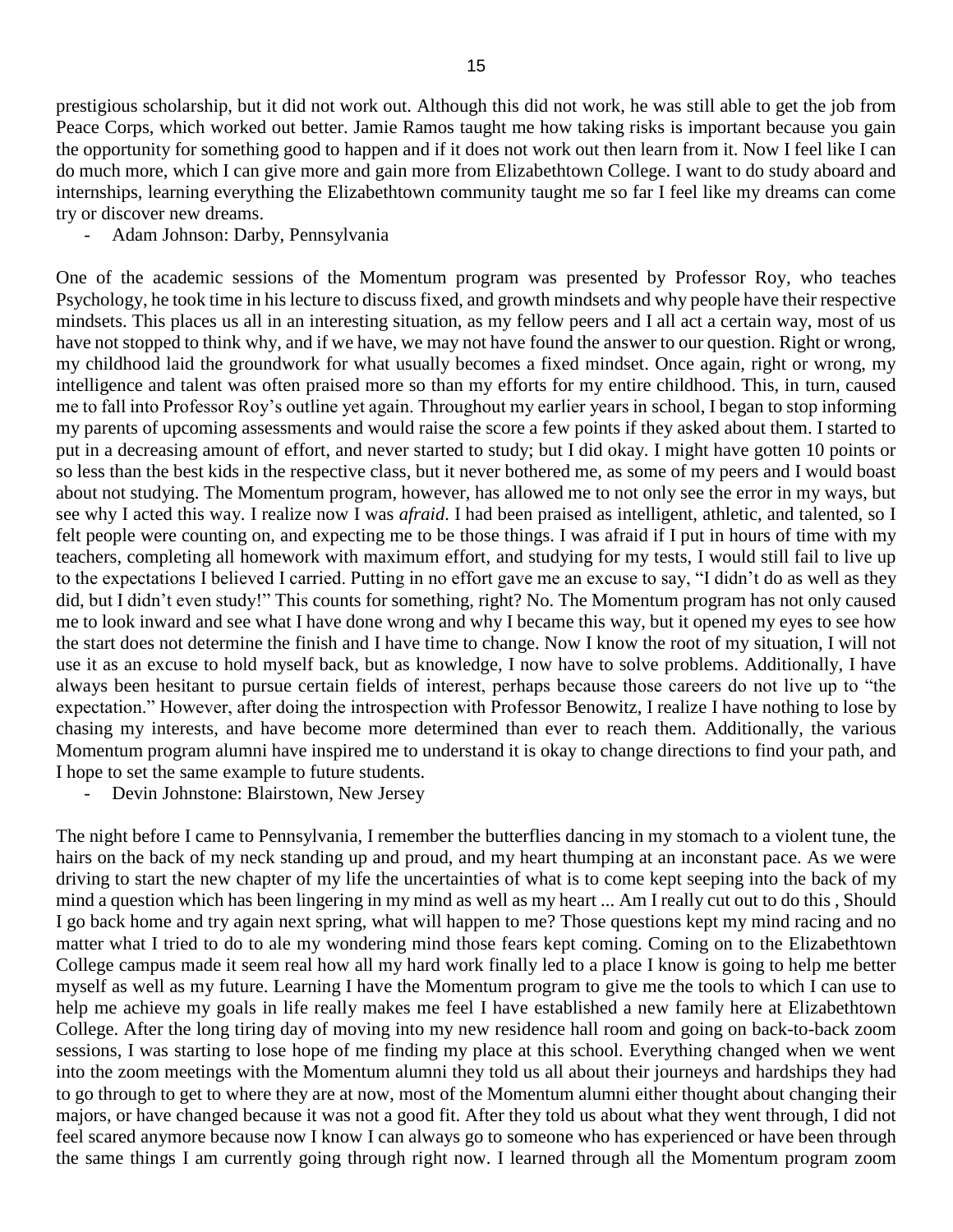meetings how I can trust my intuition and I know I will fall sometimes but the outcome is going to be amazing and I would not have been able to get through these troubling times without the Momentum program, the Kinesis Peer Academic Advisors, and all of the speakers/presenters I have been able to meet through the Momentum program. College can be stressful at times, but the outcomes outweigh the struggles and we must push forward and keep working harder. The tools the Momentum program has given me I am so thankful because without them I would still be the same scared girl who would not take risks and would be too terrified to take my education into my hands, learning there are people like me gives me the courage to move forward and keep pushing on the reach my ultimate goal and becoming a social worker and no matter what I will always follow my heart with my dream in mind.

- Madison Joshua: Clayton, North Carolina

The Momentum program has provided a powerful lens allowing me to reevaluate what I find important from the college experience. Prior to the Momentum program, I believed wholeheartedly how science alone would be my key to success. One cannot study all their life and the Momentum program reminded me how the connections you make on campus are equal in importance to academic pursuits. Interviews from Momentum alumni and successes of current Kinesis Peer Academic Advisors remind us all how we can succeed in college despite unique difficulties experienced by members of the Momentum program. The obstacles they have overcome are ones I can see looming over the horizon. These Kinesis Peer Academic Advisors not only saw and learned much; they all constantly leap at the chance to help. The Momentum program also connects you intimately with staff and professors in varied academic fields. Each professor gave presentations ranging from how math and music aligned to the sociology of rally races, yet I found the most meaning in the fact I was connecting and learning from these professors before the first semester of Elizabethtown College started. This unique opportunity was something I had never heard of when looking at other colleges. To my surprise, I connected effortlessly with my peers. I wrongly assumed the rules of social distancing of the time would make forming friends far more difficult than normal. I was glad to have been so wrong. It is late on the first night of the program; everyone is tired from moving in and from a few unbroken hours of online meetings. The mood was like an insomniac praying for sleep. "Any funny stories?" Meghan, the Kinesis Peer Academic Advisor and leader of the activity, could not imagine the power of this opener. I nonchalantly brought up how I grew an extra bone in high school. Unexpectedly, Sarah begins discussing how she was born with an extra bone, while Alec, an intended biology major, did his best to parse out how this growth formed. We talked about this weird connection for half an hour then moved on. We found out there are two pairs of twins in the same group, and another single twin. All these unique traits ultimately lead to us becoming more connected as friends. I have been inspired by the Momentum program to not only continue to love science, but also to branch out and put equal effort in making friends out of those I meet. Through solid knowledge and strong connections, I shall work to improve the world around me in a sustainable manner.

- Tristan Lee Mabee: Elizabethtown, Pennsylvania

"Have a vision." Dr. Benowitz stated this as President McCormick's speech ended. I thought about how I have been told to have a vision of my future. To achieve the life I strive to have, I must be able to see the path, which will lead me. After listening to President McCormick's speech her voice was still in my ear saying, "make the most of every opportunity…and start today." I believe "relationship" can be substituted for "opportunity" in her quote. It is not always, about what you know, but about whom you know. Read this again. Coming into Elizabethtown College I was very confident of what I wanted to do and being in the Momentum program solidified my confidence for success even more. While I was listening to the Momentum alumni speak about their experiences, I felt many different emotions, but kept a straight face on camera. They all had setbacks and failures. The common ground throughout all the stories was they made it through those unplanned times surpassing their expectations about the future. I took a deep breath in settling more into my wooden chair, realizing I will also face hardships. However, I have learned I do not need to see the exact path in front of me. If I were to see the entire path, I might try to avoid the sad or sacrificial challenges. When I cannot see the path, I take every moment as it is knowing whatever happens next will get me to where I am supposed to be. After listening to many unique backgrounds, I learned to continue making worthwhile relationships with everyone I meet in the rest of my college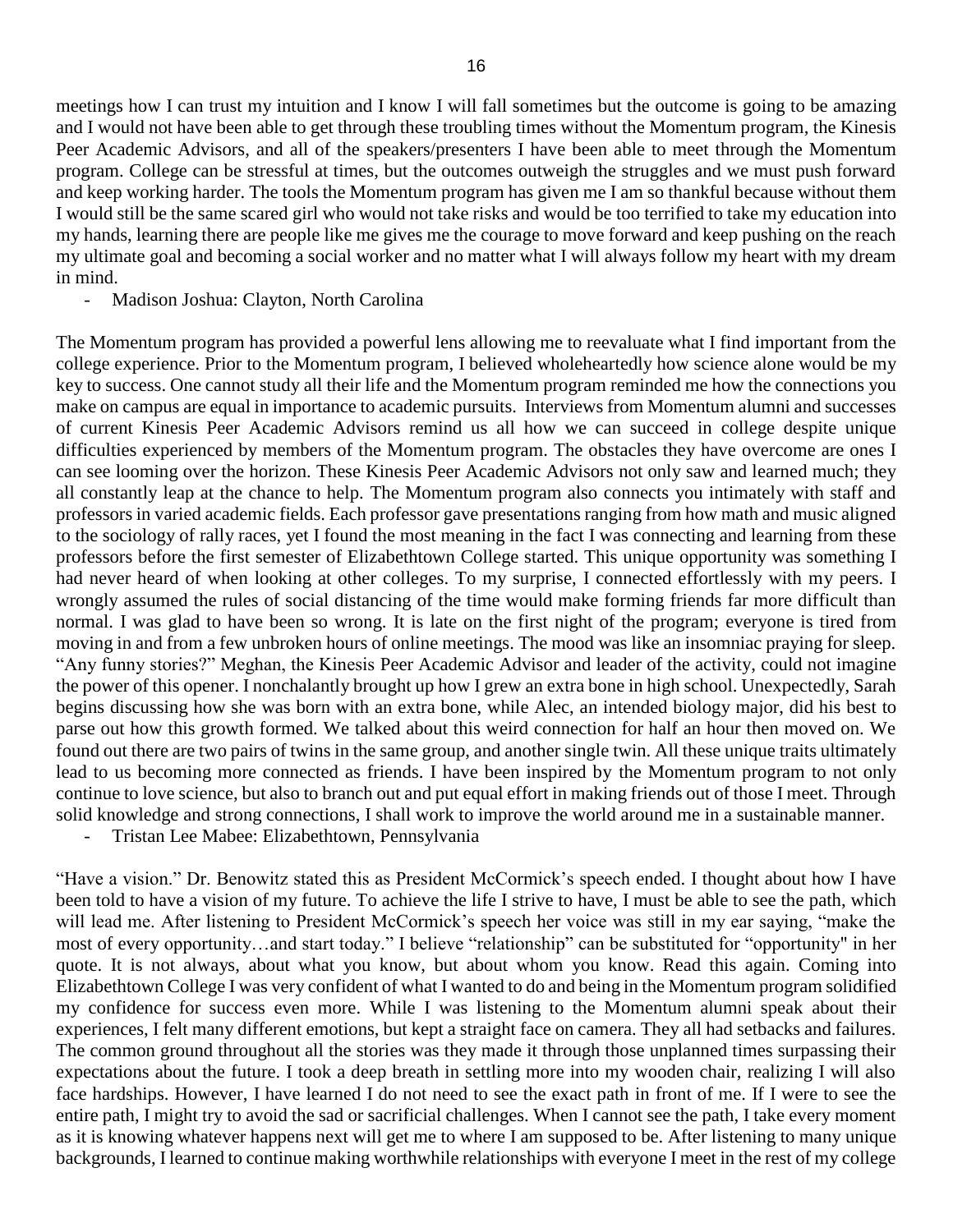experience. Expanding my connections with people who are different from me is the factor I believe will make me the person I dream of becoming. My intention is to major in early childhood education and minor in social psychology this sets me up towards my vision of understanding past generations and those to come. Professor Benowitz encouraged me to follow my passion of, "wanting to know why people do everything they do." What more can a new student ask for than the amazing support from staff and influential students around them. The longer I am at Elizabethtown the more thankful I am for the family in the Momentum Program.

- Christian McCartney: Oxford, Pennsylvania

Is it possible to be passionate about passion? If so, I think I am. Listening to people talk about things they are passionate about makes me so happy, and it inspires me to work towards my own passions. This week, the Momentum program has allowed me to listen to a plethora of people speak on their passions. Tuesday Morning, Kira Kuhar, a Momentum and Kinesis Captain alumnus, spoke about her career path at Elizabethtown College. Her story differed from the other speakers, as she knew what she wanted to do her first year and stayed with her intended major. Kira told the group how the Momentum program helped her plan her career path at Elizabethtown College, taking the classes most helpful for her in the future. She directly credits this and the Momentum program for helping her land a post-graduation internship with a marketing company in Harrisburg. After completing this internship, the company offered Kira a position, where she currently still works and has clients such as Turkey Hill Dairies and Herr's Snack Foods. As soon as Kira began talking about her career field, you could tell she was passionate and confident about her work. As someone who aspires to have such success, passion, and confidence, her story was incredibly inspiring to me. While the other speakers had very good and inspiring stories to share, her story resonated with me, and will continue to stick with me into the near future. The others had stories of how they changed their paths and still made it work, while Kira had a story of confidence from the beginning. I feel confident in my intended career path, and hearing the story of someone who felt the same as me in the first year and found great success with the help of the Momentum program helped me imagine all the possibilities for my future and gave me new confidence. I feel how I share the passion for my intended field which Kira has for her career. Within the Momentum program and moving forward, I want to do good in the world. I want to move forward and succeed with confidence and with passion. I want to use those qualities the Momentum program helped me learn to help others with both my work and my free time. From listening to Kira, to hearing professors and alumni speak about their passions, I feel I will leave this Momentum program with a new vigor for my schoolwork and passions, both existing passions and new passions reigniting while listening to the Momentum program sessions.

- Brelynn McCarty: Milton, Pennsylvania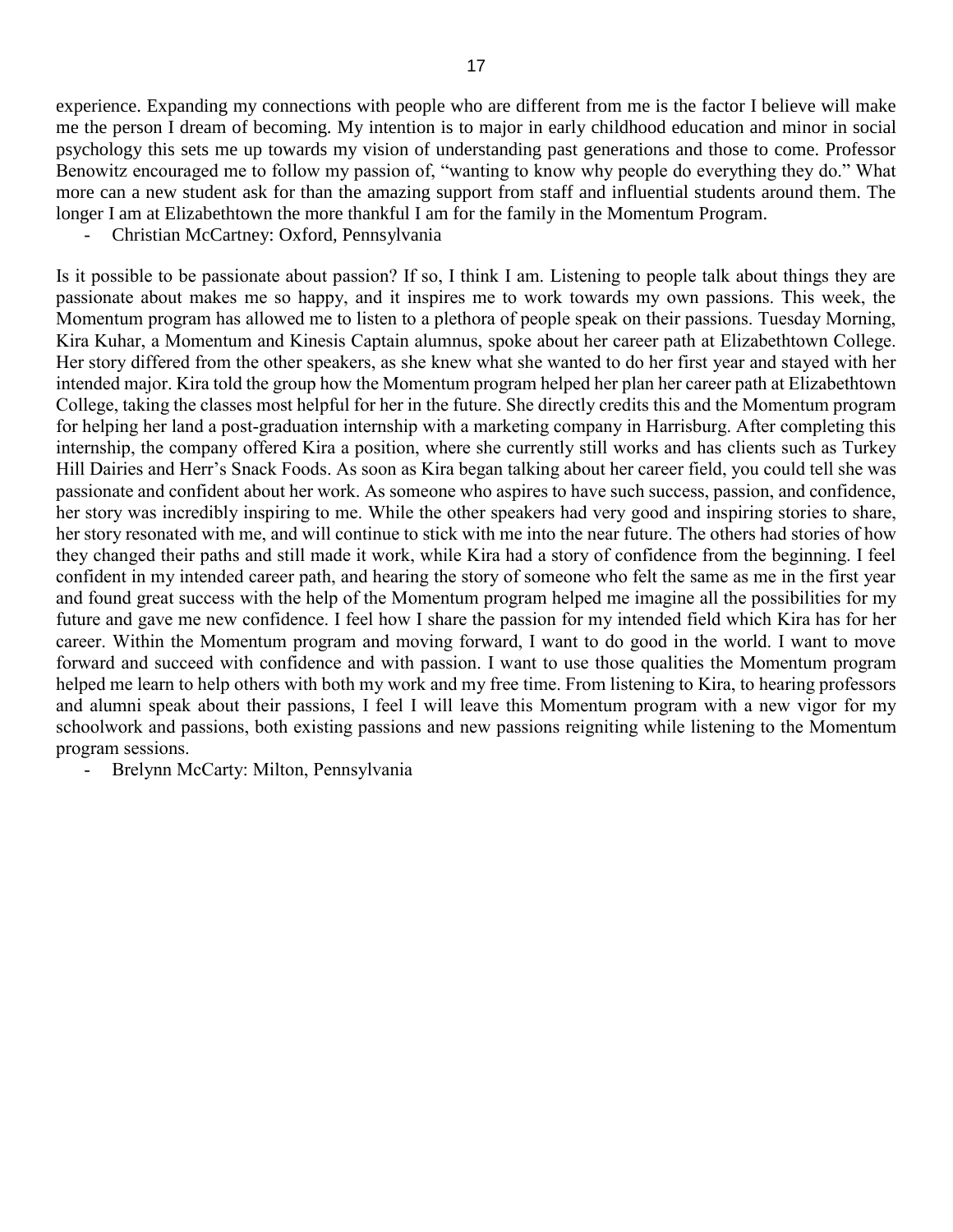"The college shall be the student's home" comes from out of my phone audio and settles into my heart. I smile as I know this home is where the heart is, and how Elizabethtown College is my new loving home. The quote was part of a presentation about the history of Elizabethtown College; the quote is from the founder of the college. Starting college in a pandemic is certainly a unique experience. Staying quarantined in the residence hall rooms, having meals delivered, and getting to know others only through zoom communication are all adaptations from the norm. While adapting to this new way of life, the Momentum program has still been able to instill a sense of imagination, inspiration, and impact for myself of what I hope to become in my time at Elizabethtown College and beyond. One of the Momentum program academic sessions was about comparing and contrasting Psychology and Sociology. I took AP Psychology in high school and was intrigued by this Momentum program session. Professor Roy, who teaches Psychology, presented in the zoom session some of the different branches of Psychology. Perhaps I may pursue a Major in Psychology, but perhaps not. I feel it does not fully matter what subjects I plan to dive deeper into as long as I love learning about them and feel compelled to learn more. Through the Momentum program, I was able to understand whatever passions I have will help guide me to live my best life. When I pursue passion and calling over financial security, it means all the difference when it comes to living a fulfilling life. I can make a more valuable contribution when I love the work I do. The motto of Elizabethtown College, "Educate for Service" are the words, which touched me. To dedicate one's life to helping others is such a noble pursuit. Elizabethtown College is only the beginning to my life spent loving and caring for those in need. My time and experiences of serving, learning, and loving others at Elizabethtown College will surely last with me for the rest of my life as I go on to pursue my passions.

Catherine McMahan: Lancaster, Pennsylvania

Another day seemed to drift away as the global pandemic scribbled over the structure of our lives, but even as I quarantined with my roommate, I did not feel alone. An encouraging support system--the Momentum program- of students, professors, and mentors stood before me. The Momentum program provided me with the benefits of new knowledge, new faces, and new confidence, for I came into move-in day quite nervous on how I would fit in. In fact, the encouraging statements flowing from Dr. Benowitz proved how he (and others) wanted to assist me in my personal dream, making me feel included and appreciated. Even when I began to doubt the seventh hour of Zoom's ability to hold my interest, Dr. Benowitz and the Kinesis Peer Academic Advisors always brought their energetic personalities to the table, understanding the unusual circumstances before us. However, as the ninth hour of Zoom arrived, the clouds huddled to hide the shy, disappearing baby blue sky--forcing the sun give up its prized possession. Feeling the food coma intrude, I depended on the one thing to satisfy my focus requirement: the Momentum program diversity film session. I thought "I really hope this is going to be interesting" as I could feel my focus slowly slipping away; however, the lively character of David Stewart, from Elizabethtown College's diversity programming offices, reassured me the film would prove worthwhile. The instrumental music and a deep male narrator voice accompanied the 1940s black-and-white film *Lost Boundaries*, but more importantly, it addressed key struggles associated with the racial inequality of the early 1920s (a topic still relevant today). The characters. The dialogue. The message. All these components brought a different perspective to a broad issue, therefore allowing many of my fellow Momentum peers to share their views on the details of the film--highlighting the flaws and embellishments of the film. Both the film and the discussion reiterated Elizabethtown College's commitment to being inclusive, and this heightened my social and physical confidence. During my stay at Elizabethtown College, I hope to grow as a person by striving to always be inclusive, as shown by my friends through the Momentum program, while consistently being influenced by the diverse opinions around me. I cannot wait to apply the knowledge and experiences I will receive over the next four years to my future career, hoping it will be filled with the amount of compassion and diversity represented in the Momentum program.

- Michelle Meyers: Quakertown, Pennsylvania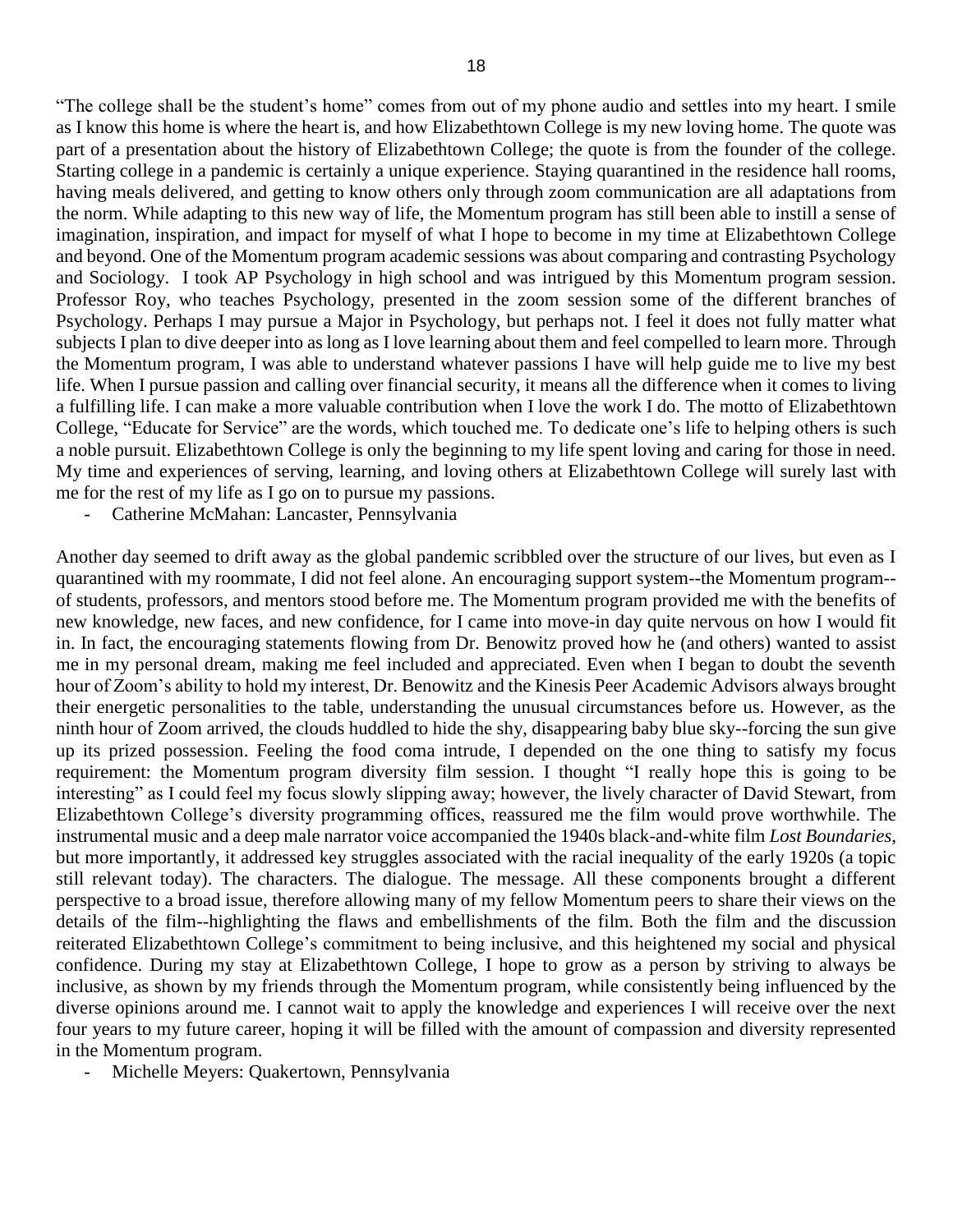The Momentum program has made me learn when I engage myself in conversation and note taking, not only do I learn more, but also I feel better about myself. I feel more prepared than if I were to just observe. I learned things about myself academically I have lost through the times of the pandemic. I can now imagine myself having great success, not only with my studies, but also with my person growth. My academics and how I achieve my goals will help me find purpose in my future, letting me accomplish things far beyond my imagination. "Listen to your Kinesis Peer Academic Advisors, most of the things they are telling you are from experience. Talk to your professors, they can help guide your career." The Kinesis Peer Academic Advisors have shared stories, ranging from a variety of life lessons and emotions. Stories of success and stories of loss. However, without the support of their professors and peers, they would not be where they are now. This presence of a mentor or friend was an inspiration, to not only the Kinesis Peer Academic Advisors, but also an inspiration to us, the listeners. Often times, this guidance was where the lesson was learned. Hearing their stories inspired me to follow my dreams, even if challenges come along the way. As long as you have a strong team behind you, you can do anything, and inspire others in the process. The Momentum program has given me the opportunity to meet professors from all across the various academic departments. One lecture standing out to me in particular was about comparing and contrasting Psychology with Sociology. As an intended Psychology major, I already knew this was going to be a lecture of interest to me. The main take away for me was "Mindset Matters." How far you get in life and what you put forward all depends on how you want to play the game. If you go in with a positive mindset, you will get out positive results. This can be displayed with how I carry myself throughout my service. If I have a positive mindset, I will be able to lead people much better than compared to being a leader with a negative frame of mind. I can impact Elizabethtown College positively, teaching me how to bring my attributes to the real world, allowing me to leave a positive impact out there as well.

Sarah Moscoso: Baltimore, Maryland

During middle school and high school, I always imagined how college was going to be, but a few days ago, I could not believe I was already a college student, and honestly, I was not ready. Thankfully, after all the lectures provided to us this week by the Momentum program, I feel like I am finally ready to start. The Momentum program has been beneficial and has taught me how if I work hard and do not give up, I can reach all of my goals. The session comparing and contrasting Psychology with Sociology offered to us was exciting for me. I took a Psychology class in high school and loved it. In this particular Momentum program session, I learned all the different kinds of Psychology and their differences. Additionally, the Momentum program session comparing and contrasting Biological Anthropology with Chemistry was fascinating. When the Professor Rood, who teaches Chemistry, talked about forensics, he caught my attention because I also took a forensics class in high school and loved it. When I think about myself ten years from now, I see a professional forensic chemist and a forensic psychologist working for the justice system and helping people. I have known I wanted to work on the justice system, but I never knew what. I learned what I wanted to do when I started watching crime shows, like *Criminal Minds, Bones*, *NCIS*, and *Forensic Files*. It always caught my attention the way they solved crimes and how Forensics and Psychology help. Moreover, I loved watching how many people they helped, and I like to think I can do this; I can help people by solving crimes and assisting people in receiving the justice, they deserve. For this reason, I would say Kinesis Peer Academic Advisor Eric Schubert inspired me a great deal when he told his story. When Eric talked about his work in genealogy and how he used it to work in some cold cases for the police, it inspired me, because as I said before, this is something I want to do and have always found fascinating. Values are essential in life; I value determination and compassion, among others. These values will help me through college and throughout my whole life. Determination will help me get through college. I just think it is so important to be determined and never give up, because like William O' Brien said, "I rather try and fail than not try at all." Also, compassion is essential because it gives us the ability to be empathic towards other people. Finally, the Momentum program has helped me immensely, and I am fortunate to be in it; also, values are fundamental in life.

- Cristal F. Negron Soto: Middletown, Pennsylvania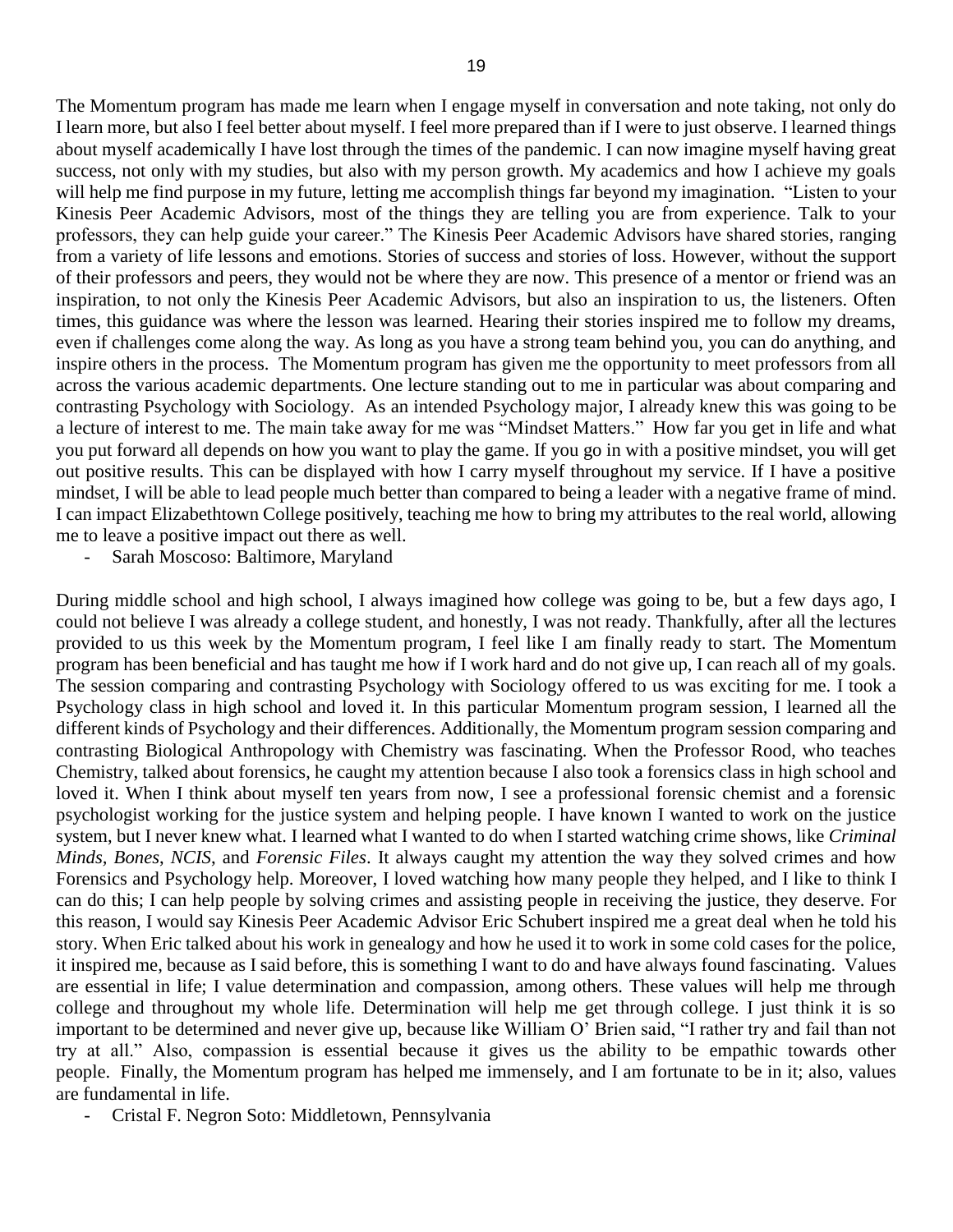Coming into the Momentum program, I did not truly realize all the amazing opportunities ahead of me. From listening to all the professors speak passionately about their academic departments, to President's McCormick's talk about her journey to Elizabethtown College and the importance on building and fostering relationships with professors and mentors, and to listening to all the success stories from students and alumni of this program was so inspiring to me and it assured me I picked the perfect place to begin my college experience. The Momentum program has introduced me to so many new ideas and opportunities I would have considered if I was not given this opportunity. One of the Momentum program sessions was about comparing and contrasting Psychology with Sociology. Psychology is a subject I would have never considered studying, but after hearing, Professor Roy, who teaches Psychology, talk about his Psychology classes and different concepts it has sparked lots of curiosity in my mind. Two questions I have pondering since Tuesday morning are, "How does the mind-body connection affect our emotions?" and "Why do we dream?" I enjoy an array of subjects such as Business, History, Modern Languages, and apparently have some interest in some Social Sciences. I plan to continue with my intended major in International Business with a concentration in Finance because it gives me the opportunity to focus on the money management side of Business while also getting a global perspective on how businesses work in the real world. For my minor, I am still exploring many options and I plan on taking more general education courses to help me come to a decision, but as of now my top three are Communications, Psychology, or Data Analytics. With a degree in International Business, I can see myself in the future after I graduate working in some sort of banking position or as a financial advisor. When imagining the person, I really see myself working as a Real Estate investor or starting my own business. I am inspired everyday by my father because he has gone through so many hardships and setbacks in his life, but he did not give up in those tough times and just kept plowing and asking questions and this is what makes him the person he is today. He has taught me the significance of having a positive and optimistic mindset and being around the right mentors who will guide you to your goals. I want to follow his example and hope to achieve everything he has been able to achieve. As a leader at Elizabethtown College, I hope to leave a lasting impact on other students by working as a Resident Assistant and as an Academic Tutor. This would allow me to help students adjust to a new and sometimes scary time in their lives, while also having the opportunity to have an impact on their academic aspirations. In addition, I plan to do community service because I feel like it would be a great opportunity to get to interact with the people in the community, while simultaneously benefitting everyone here. In addition, I plan on continuing my involvement in diversity council initiatives because it is a great opportunity to talk about different issues and then bringing awareness to these problems to the Elizabethtown community. These are just some of the ways I hope to leave a positive, lasting impact on others and the community during my four years here.

- Ryan Nguyen: Lititz, Pennsylvania

I am often not stepping off the same starting line as everybody else. I have learned. Whether it is because of the perception of my identities as a queer, disabled person of color or my academic accolades, I find myself walking either ahead or behind my peers. I was so sure, again, this would be the case; I would smile and enjoy a program because I love academia, all the while dissociating from the experience as someone not entering college anew. I was wrong. The Momentum program immediately threw me into a group of people who were all their own, with established hopes and dreams. It was not just the lovely Dr. Benowitz standing at a podium (nor at all, in a sense, as the whole program occurred over Zoom), but also a group of upper-class students and alumni, the Kinesis Peer Academic Advisors, whom I recognized and could relate to. Being able to see these people who have been in the classes I will be in and have walked similar paths be successful was beyond comforting. Hearing one of the Momentum program alumni works in Japan during the openers was one of the most sobering moments. I remember how I felt myself perk up, start listening a little closer one might argue, and it was at this time it hit me I could *actually* do what I want to. Protagonist realizations are real, folks. The chaotic buzz accompanying lastminute adjustments whirled about the experience, such are the lives of folks in the year 2020, but nevertheless, there was an overwhelming sense of community and understanding I felt were built into the experience through the seminars and projects. The second day's civility and the third's diversity seminars especially proved as much in terms of understanding and respecting others which was something was a real obstacle for me participating in conversations on my high school campus. This is, of course, also not mentioning the personal connections make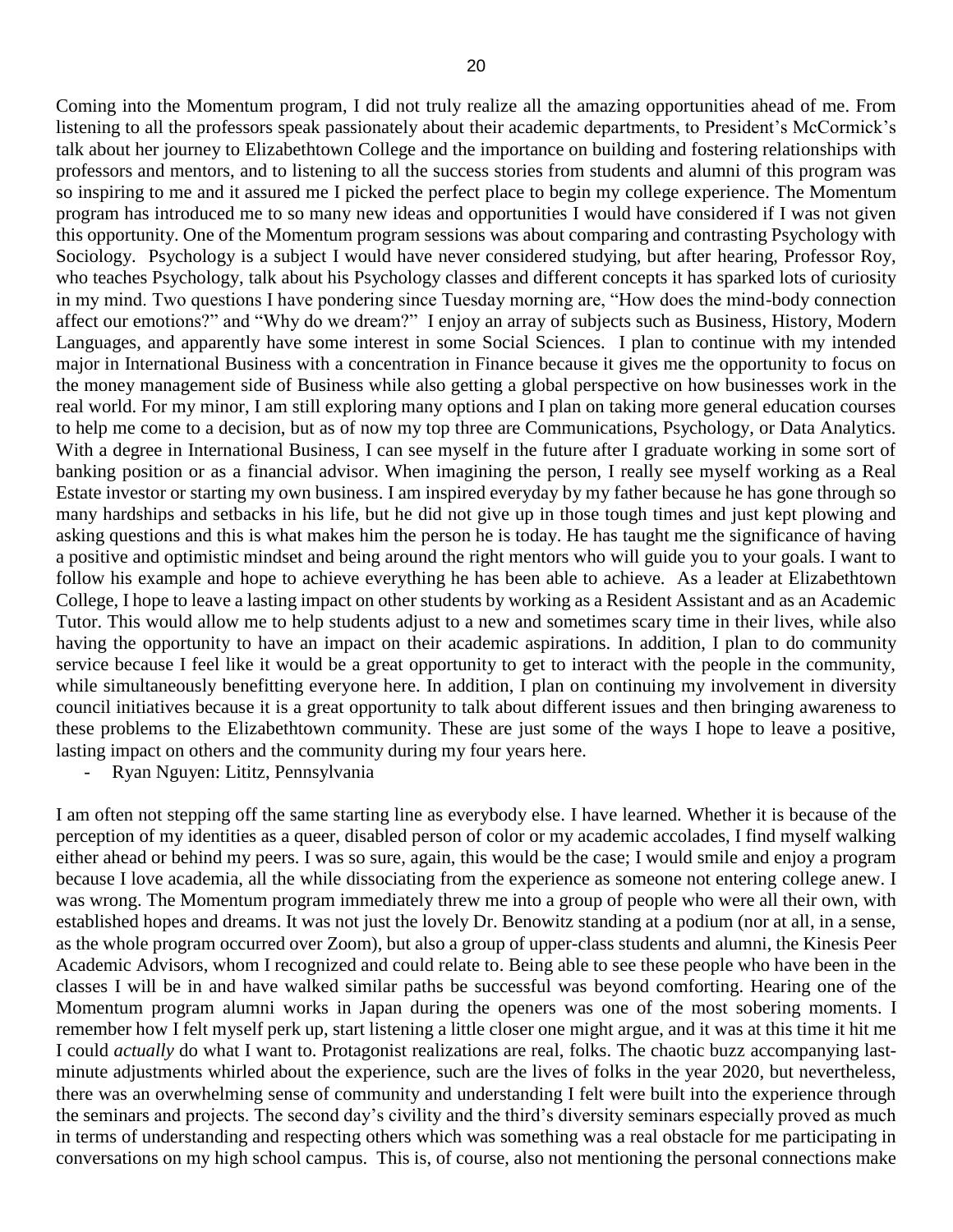everything important to me being embodied in the more eclectic groups. The teams we built (M2D2 for life) were probably the epitome. The amount of space I was given to participate and share my opinions made me beyond comfortable and has further motivated me even more so to continue pushing for diversity and acceptance using education and discussion. In this way, I hope I might continue advocating for intersectional approaches generally and working within the Momentum program and Elizabethtown College on our own policies.

Darren Osborn-Hodges: Manheim, Pennsylvania

During the couple of days of the Momentum Program, I learned not only what to expect from college but so much about myself and my peers as well as the Elizabethtown community as a whole. I was so grateful to learn there are so many resources here to help me succeed not only in my courses but to reach my goal to be an Occupational Therapist. The Momentum program has really boosted my confidence in my abilities to do well and also allowed me to get a glimpse of the reality of being a college student. At first I was nervous about my capabilities to keep up with the coursework and do well, but after hearing the advice and personal stories from the Kinesis Peer Academic Advisors, professors, and Momentum alumni, I felt extremely relieved to hear how college is not as scary as people make it seem to be and I will have help in making important decisions. Everyone's stories were extremely inspiring and helped me to realize it is okay to hit roadblocks along the way because it is 100% possible to overcome those occur. It is most important we try our best and learn from our mistakes, and I am so happy to have so many helpful people to guide me along the way. The Momentum program "Exploring the Core" zoom session with Professor Benowitz was a very effective way to step back for a second and look at the bigger picture of being a college student. The Momentum alumni shared their stories and experiences including their successes and failures. Several of their experiences included difficulty in finding the right fit as a student and resulted in a professor or mentor guiding them back on the right path. This took away a great deal of stress and anxiety knowing it is okay if there are some obstacles in the future and our professors and Kinesis Peer Academic Advisors truly care about us. I hope to someday be able to share my story and inspire others just as the Kinesis Peer Academic Advisors and the Momentum program alumni did this week.

- Nicole Ringwald: Freehold, New Jersey

Here in the Momentum program we do not just learn about the past of Elizabethtown College and local community but the groundwork for a successful and impactful future. What I have learned here in the Momentum program is how we are never alone here at Elizabethtown College and through this program you find out support comes from not only all over campus but local families and businesses and alumni, all want us blue jays to be an impact on the next generation. My favorite part of school was always math so it comes to no surprise the engineering and stem programs are provided on campus attract much of my attention. I see myself also exploring the business side of the school since it would be beneficial for when my job requires the business familiarity a business minor could assist with. I have aspirations to work for major companies and travel the world as I learn customs from many. Through the inspiration given through these positive discussions, my goals for the future have been set very high. Like the NAACP Elizabethtown College chapter created by Elizabethtown College, many of who are Momentum students, to show Elizabethtown their social injustices and a goal to peace between everyone. Just the pure tenacity of the Kinesis Peer Academic Advisors and the stories I have heard it will be hard to set goals as high given but best believe every goal I set for myself will be achieved. Some of the older stories of the Church of Brethren and their philosophies still stand in the Elizabethtown College's ideals from over a hundred years ago show this strategy and mindset do work and these stories and teachings of equal treatment to all people is the central theme of this college's morals. The Momentum program has taught me a great deal and the experience has been for the best. I cannot wait for the future and thanks to my peers and the faculty, here at Elizabethtown College I will strive to achieve every goal I set for myself.

- Domenic Rodriguez: Browns Mill, New Jersey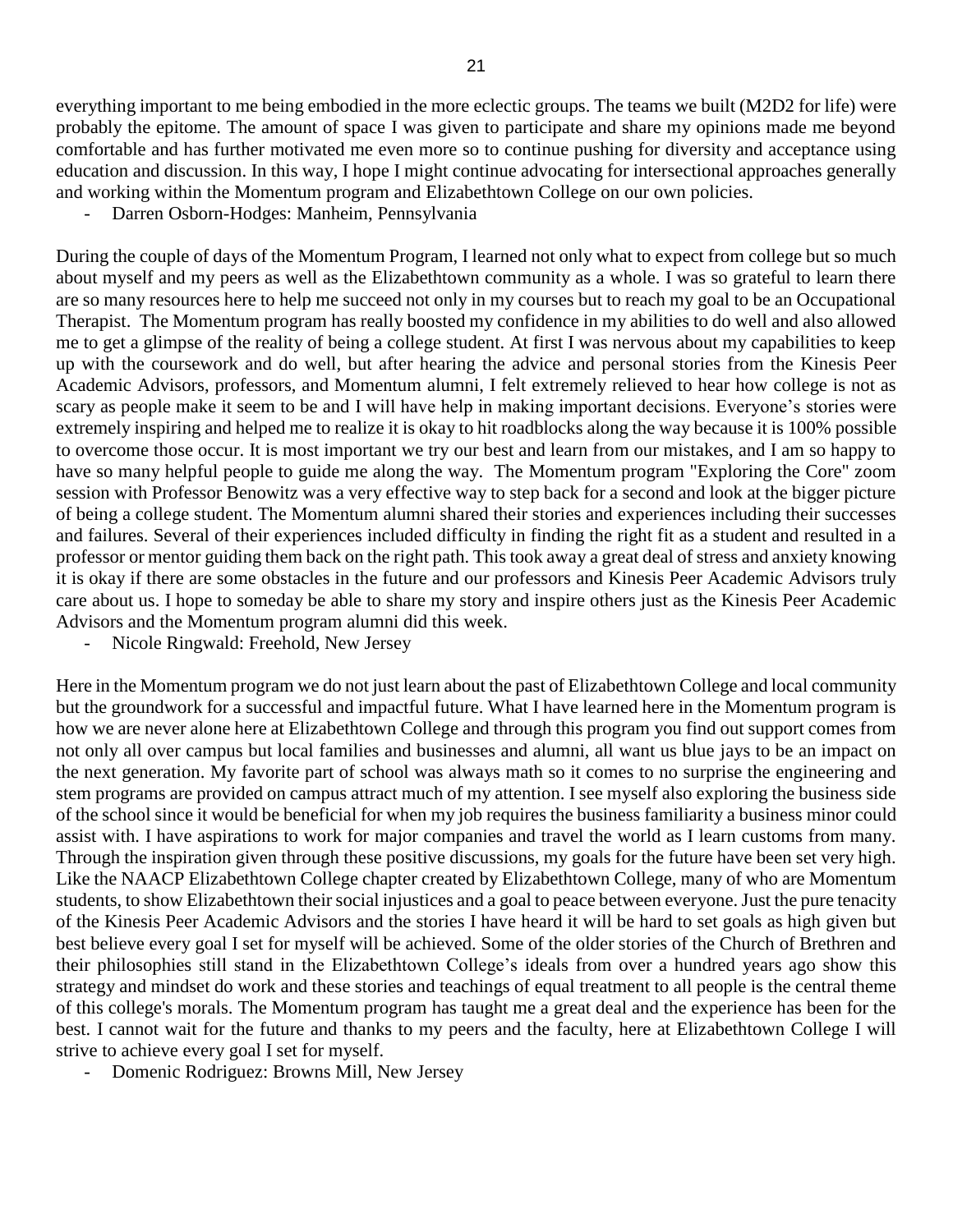It was finally the day I was counting down to since Christmas, move-in day. I was full of excitement and was absolutely thrilled to jump in the car and start this important chapter of my life. After crying about leaving my dog, and making the drive to Elizabethtown, I became very nervous about what was soon to come and what was expected of me, educationally and financially. I was terrified of not making friends due to having virtual meetings and other social distancing restrictions due to Covid-19. Not being accepted by my professors and peers was a constant fear and insecurity. I had obsessive thoughts about failing my classes, being unsuccessful and not reaching my goals. I really wanted to change the way I live and view my life, but I did not know how. I wanted to join clubs and make a positive impact wherever I went, but I would constantly second guess myself about if I had the motivation, work ethic and confidence to persevere through the hard times. The Momentum program has completely changed my perspective and attitude. I have heard stories similar to my own have given me hope and confidence I can also succeed. As a student who has not yet decided my major, it was a great experience being introduced to numerous departments. This experience gave me insight on classes interesting to me and have helped me with my current process of deciding on choosing a major. I feel I have more confidence to be a more outgoing individual and to participate in discussions I may not have volunteered in if not for the Momentum program. Determination to reach out and become an active member of the community is swelling inside me. The Momentum program has opened my eyes to all the future possibilities out in the world waiting for me. I have been graced with a Momentum family who will always be looking out for me and truly have my best interests in mind. They are the people who will encourage me and lift me up to make me into the best person I can possibly be. I hope I will be given opportunities allowing me to do the same for others in the near future. The Momentum program has already helped me grow, and it has only been a few days. I cannot wait to see who I will be a year from now.

Maddy Rotter: Douglassville, Pennsylvania

I remember the distinct moment I committed to Elizabethtown College. Located in a college auditorium, surrounded by a crowd of unknown high school band students. My day was spent auditioning into the music program followed by entering the band festival hosted at the college. To say I was uncomfortable and disappointed about the day was an understatement. The entire day at my audition, I compared it to my audition into the Elizabethtown College music program. I felt more welcomed in the first ten minutes of being at Elizabethtown College than the entire day at the college I was auditioning for. Due to the extreme negative emotions running through me, I submitted my confirmation in the noisy auditorium, on the terrible college Wifi, surrounded by a sea of students. By sending my conformation to Elizabethtown College, it allowed me to be able to attend the Momentum program. I would not have learned about The Reverend Dr. Ralph W. Schlosser, President Emeritus, and how he was an inspiration to numerous students despite being blind and deaf. Learning about Professor Ralph W. Schlosser inspires me to create the same impact on others the way he had on students. It is my goal to have a lasting impact on the people I meet by being passionate about subjects I love. The Momentum program reassured me there is nothing wrong with changing majors or concentrations should I choose to. I know the Momentum program will help me reconfigure my schedule should I change my intended major or concentration. Knowing this, I have a sense of security the people in the Momentum program will help shape my future and open doors for me I did not know were available. I have been given the resources I need to create a bright future at Elizabethtown College because of the Momentum program. Before I came to the Momentum program this week, I felt uncertain about the program format being online. I am a person thrives being in person and I did not know if I would be able to thrive as much as I could with the Momentum program online. Over time however, my doubts have been taken away and I know the Momentum program has been effective. I feel grateful for being a part of this program and know Momentum is the steppingstone of my educational achievement at Elizabethtown College.

- Faith Sale: Carlisle, Pennsylvania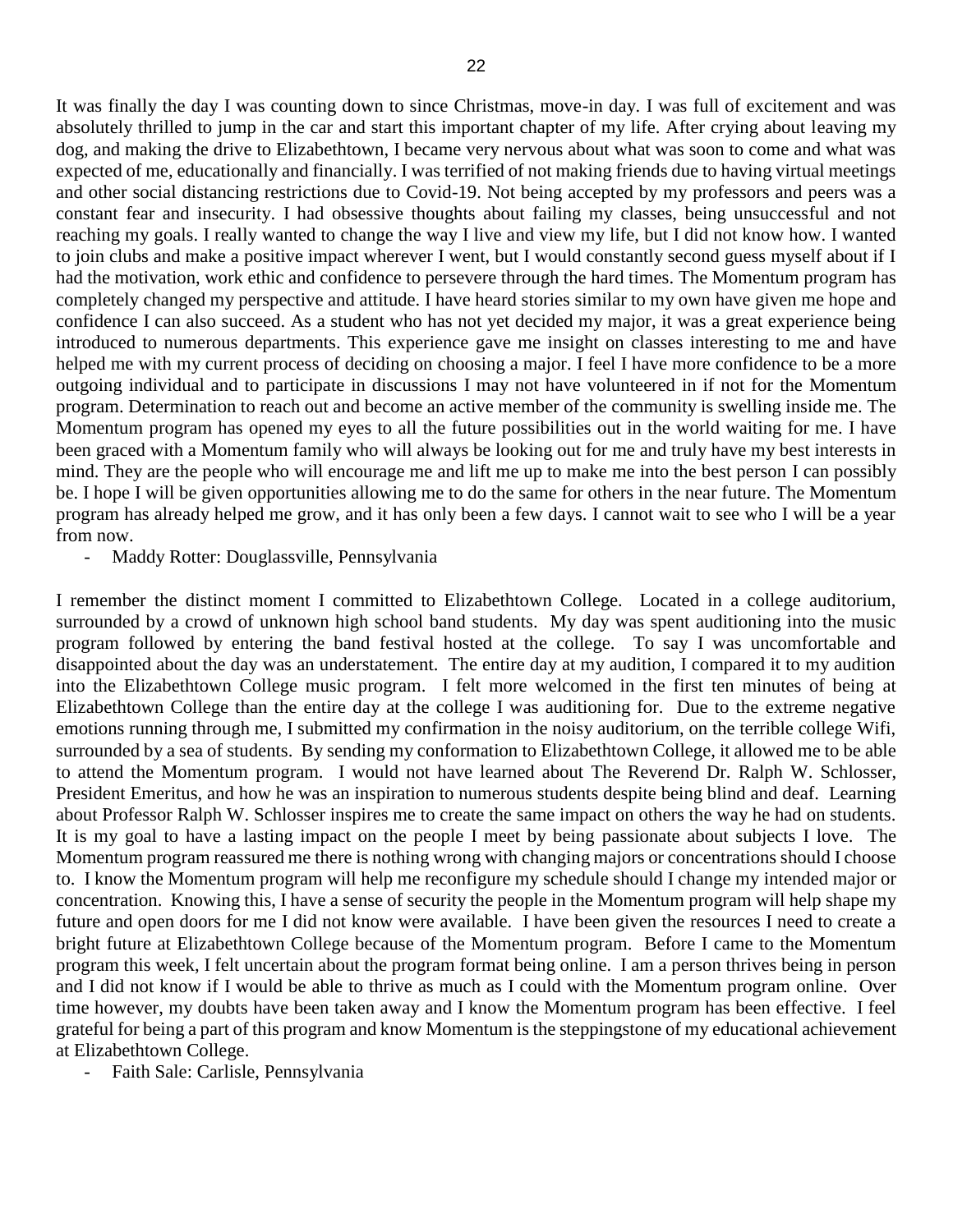The Momentum program is something very few people experience, and never has been done online. When Covid 19 hit, no one knew if we were even going to be able to be on campus during the fall semester. Our days at the Momentum program are spent staring at our screens pushing through zoom meetings and wifi difficulties. Despite all the difficulties, the core of the Momentum program is still present. The Momentum program still has their inspiring speakers and enticing topics. Dr. Benowitz is still encouraging and motivating the Momentum students to find our inspirations and dreams. He is telling us to turn those dreams and aspirations into reality. What I remember most about this week must be when Dr. Benowitz lead us in a session called "Making a Decision." He made us focus and think hard about whether the major were discerning is the right one for ourselves. Dr. Benowitz first made us think about what our passions are and what we love to learn. He asked us how important choosing the right major was for us, and how positive we were we chose the right passion. We wrote out pros and cons of our dreams and weighed the options. When we were done, Dr. Benowitz asked everyone about their passions and majors. He got so excited about all the opportunities we had and where our dreams and passions could take us. It really made me feel like the Momentum program was there to help me achieve everything I put my mind to. I want to be a Music Therapist, and the session confirmed I chose the right major. Music has been something I have done all my life and I want to do something with it in my life. I loved learning about mental health in Psychology class, and I know I have a calling to help people. Not only do I know Dr. Benowitz will encourage me along the way, but I know the Music Department will too. It is inspiring to know there are many professors and people here who have my back. I know I am going to achieve everything I aspire under the guidance of the Momentum program and Music programs. I believe everything happens for a reason, and like Dr. Benowitz has said, "Everything will work out in the end."

- Lisa Sale: Carlisle, PA

This week brought about the biggest change I have ever experienced in my life, (partially) moving away from my parents and starting the journey to adulthood. So far, I have had the pleasure of meeting my fellow first-year students, Kinesis Peer Academic Advisors, and the wonderful Professor Benowitz. This week I have been in awe of the staff of Elizabethtown College. I know conditions are not ideal, but at least students were able to come due to the hard work and dedication of Elizabethtown College staff. In addition, Professor Benowitz was not only, able to have the Momentum students move in early, but also able to plan out a whole schedule while weaving through a plethora of ITS problems. I have truly been inspired by the Kinesis Peer Academic Advisors and Professor Benowitz's passion for helping others, and their efforts to help us emerge from high school into college, which has shown me the true impact of the Momentum program. Another thing inspired me this week was the story of how Elizabethtown College was created. Similar to issues of discrimination today, members of the Church of the Brethren were facing discrimination over dressing in plain clothes and women wearing prayer coverings and bonnets, so they made their own college. I found it also very progressive (especially of the time) how the Church of the Brethren allowed anyone to attend Elizabethtown College. The replication of Brethren architecture was very interesting on the Elizabethtown College campus, using structural designs from Independence Hall and the Germantown Church of the Brethren. The campus itself does have a very nice outdoor feel but I could never place an exact reason on it until being informed of the concept of architectural continuity. I hope to impact Elizabethtown College by forming connections and friendships with everyone. I would like to meet as many people as possible (after Covid), but also know them on personal level. I would like to be helpful to anyone who needs assistance while also creating many fond memories and learning about a field interests me. My main goal at Elizabethtown College is to more or less find a passion I could pursue for the rest of my life. Throughout the next four years, I hope to be able to have the same size impact on Elizabethtown College it has on me.

- Evan Shaffer: Wyomissing, Pennsylvania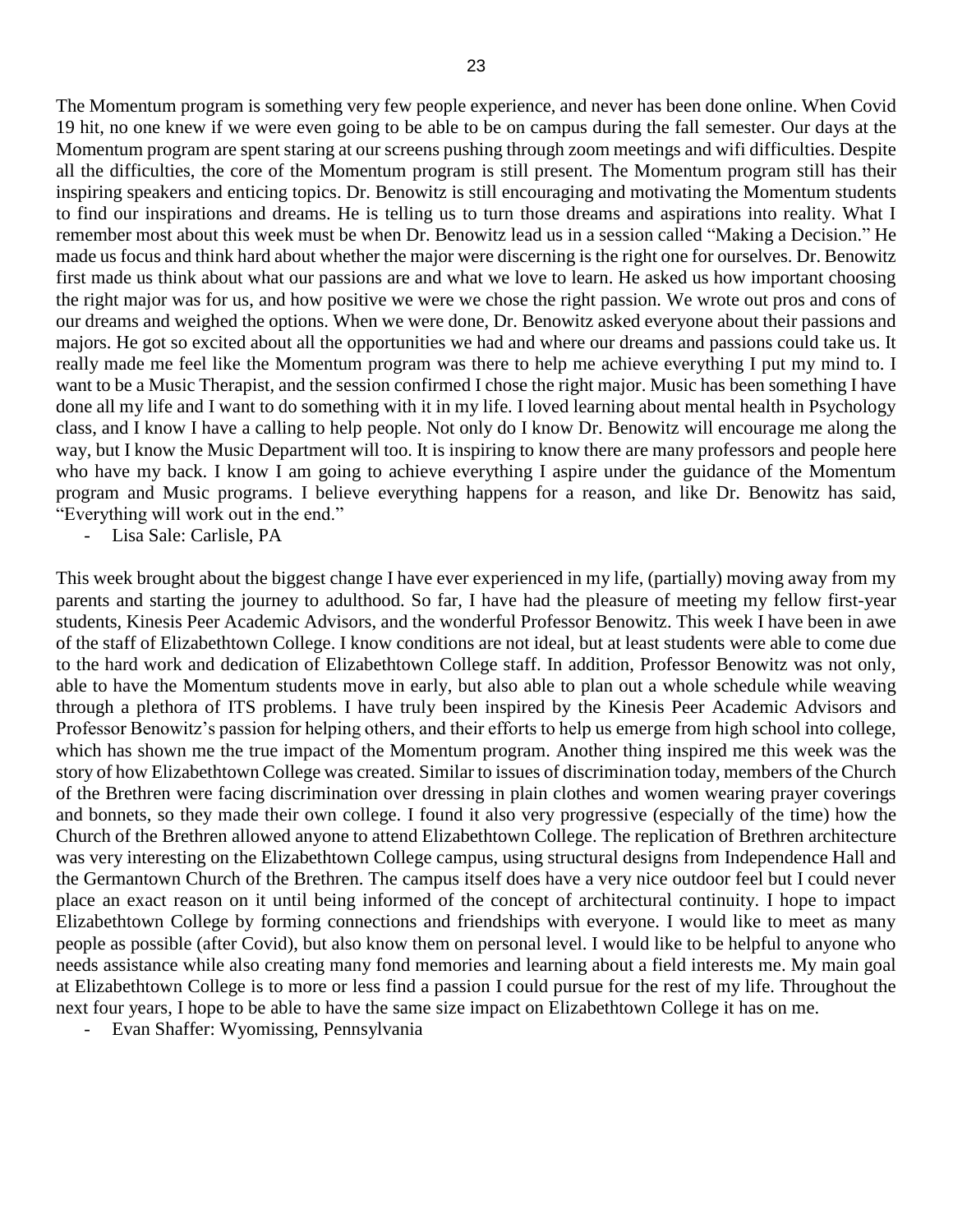Throughout the Momentum program, I have learned many different things. Whether it was knowledge gained from the three books, we read over the summer to prepare for the Momentum program, or from the countless zoom lessons with all the different professors. Learning about what it takes to succeed in life and in college has been my main take away from this whole experience. Through all the zoom sessions of the Momentum program, the comparison and contrast between Psychology and Sociology presentation was the most interesting and impactful to me. I felt the urge to want to learn and study more on this topic. Being an intended Business Administration major and planning to minor in Coaching, Psychology and the study of human behavior could be extremely beneficial to me and my future plans. In life, my goal is to be a coach and eventually own my own sports complex and fitness business. The structure of the Momentum program and the passion shown by the professors, Kinesis Peer Academic Advisors, and all involved was an inspiring example of what perseverance and problem solving looks like. Their passion for this program was very real and I aspire to have the same level of passion and perseverance towards my future goals. The same level of passion was exposed to me by my past coaches and trainers. My parents and all my past coaches inspired my career direction and life purpose. I had one coach in particularly who was like a second father to me and was a big role model of mine. He sadly passed away while coaching me at a basketball summer camp back in 5th grade. Like him, I want to make a difference. I never lost the love to be active and to train and work hard. As a coach/trainer, I want to be the second father to my players and guide them to always reach for their goals and instill in them a mindset of leadership, hard work, and perseverance. In addition, I want to create a safe place and a positive environment for athletes and players to feel at home and to understand it is not all about competing and winning, but you should never lose the fun in what you love doing. I am thankful for the Momentum program opportunity.

Nathan Seeger: Elizabethtown, Pennsylvania

When I think of what I have learned in the Momentum program, there is one defining moment, which jumps immediately to my attention. Over a faltering zoom call, Professor Benowitz instructed us to close our eyes and take a deep breath. I listened, with a little confusion, as he urged us to focus on ourselves. *Myself?* I had to take a moment to think. It is not in my nature to consider myself when making decisions. What was my gut feeling about my dream, to be a writer? "Focus on your passions," he urged. What did Allie Sipple want to do with her life? The Momentum program has challenged me to think, in a way no other rhetoric has ever done, about my own needs and passions. High school taught me to search the job market for the most lucrative options and pushed me into "promising" STEM courses I did not enjoy. Although my parents encouraged me to look at all the venues for college, I narrowed my search severely because I knew they could not afford it. In fact, although I loved Elizabethtown College from the start, it was never an option in my mind because of the cost. Due to the sacrifices I have witnessed in my parents and grandparents, I never put my own desires first. It is not who I am. Reading Paulo Coelho's *Inspirations: Selections from Classic Literature* (assigned for us to read over the summer to prepare for the Momentum program) and learning to explore my passions was an altogether different message than I had heard before. Then, with eyes closed and bated breath, I considered Professor Benowitz's words. Without providing much backstory, there are many situations going on in my life right now, which have lain a burden on my mind about how my actions have affected others. I do not want to be a hard-hearted individual with no concern for people. Our readings in *Choosing Civility: The Twenty-Five Rules of Considerate Conduct*, by P. M. Forni (another book assigned over the summer for us to read in preparation for the Momentum program), have persuaded me to regard civility as central to life. However, The Momentum program has encouraged me not to let others' needs and wants define me. I am my own person, and yes, I have passions! Through these, I want to explore and inspire others at Elizabethtown College, maybe by joining the school newspaper or other clubs. Someday, when I am an editor or work with a publishing company to launch ideas into the world and inspire others, I will think of my Elizabethtown College and the Momentum program experiences.

- Allison Sipple: Reading, Pennsylvania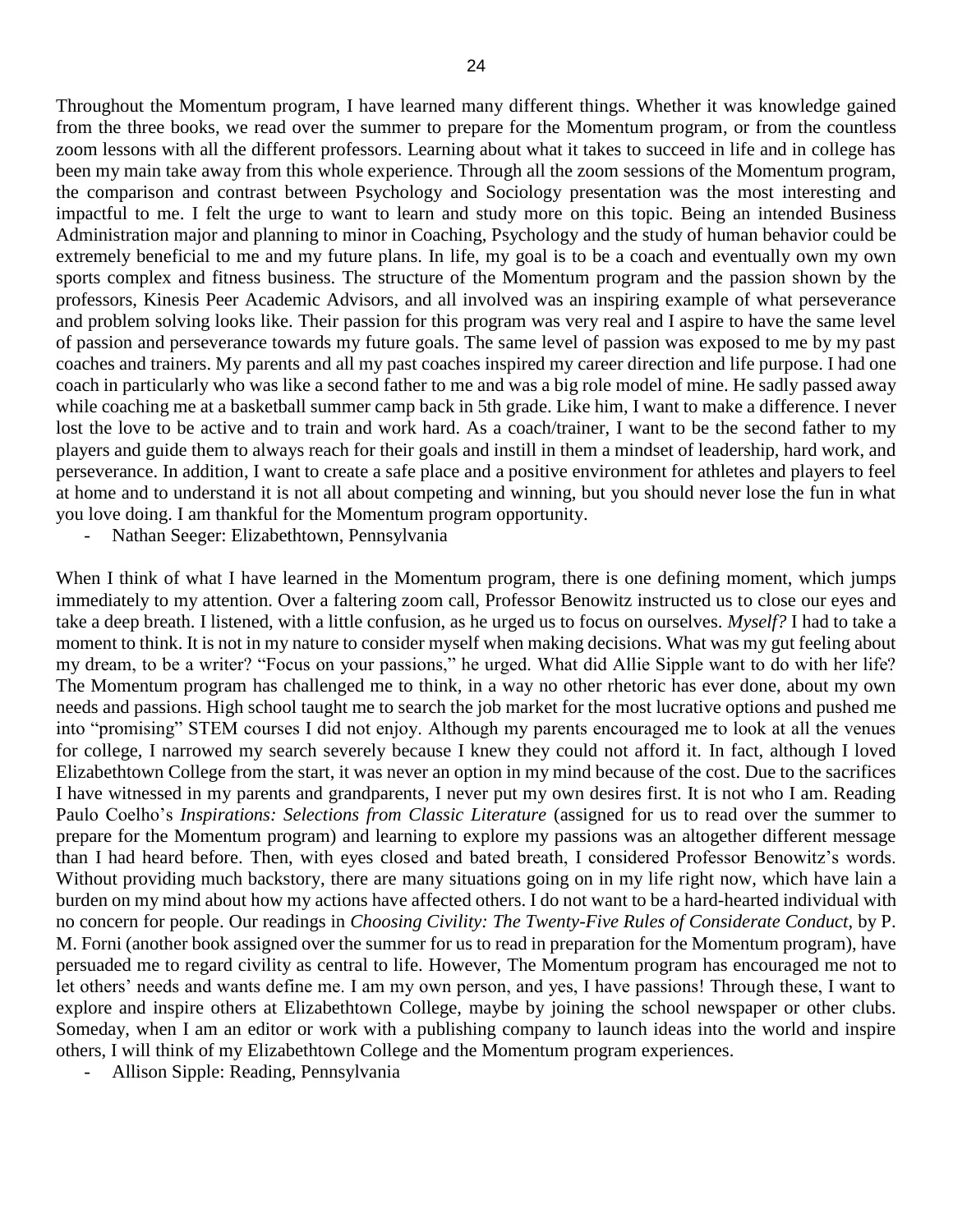Going to college for the first time including during the COVID pandemic, was scary. I had no idea what the future would look like or if I was making the right decision about my major. Being in the Momentum program helped me gain confidence by asking the Kinesis Peer Academic Advisors and the professors all the questions running through my mind. On the first day, Professor Benowitz had us close our eyes. I closed my eyes, listened to the howling from the air conditioning unit, and tried to get into a quiet place. He wanted us to think about what made us happy, what classes we enjoyed from high school, what classes did not feel like work because we just enjoyed them so much. He was asking us to go to our happy place. My mind went straight to my math classes, from Algebra I all the way to Calculus II. I thought about numbers and different calculators and equations and thought about my old math teachers. He then had said those classes should revolve around your intended major, being involved with math. This is when I knew I was on the right track. Listening to the Kinesis Peer Academic Advisors' stories really inspired me because they spoke about how their goals and plans ended up working out. I think everyone is always scared something will go wrong and they will not meet their goals, including for me since I am taking a challenging major. Listening to their stories and realizing your goals are reachable as long as you never give up. The sky is the limit no matter the journey there. Whether it means changing plans, one did not end up working, and then go on to plan two or three until you meet those goals and aspirations. Throughout my time at Elizabethtown College, I plan to not only learn more and more about math but also to try to help others understand. Math is a hard subject for some people so why not try to help others with something I am passionate about: math. During my time in the Actuarial Science major, I hope to learn more about how to move forward in the world-using math. This week in the Momentum program has proved to me what I really am passionate about and how to reach my goals and if I am stuck on the path then where to look for help.

- Adrianne Smith: Seaford, Delaware

Every day the sun will rise, and the sun will set. This is the inevitable. It is just how the world works. I am in college now. I am on my own: studying, living, and navigating life. It is on me now, no more relaying on others to tell me what to do next. It is time for me to create my own path in life. Everything is no longer a dream-it is reality. I woke up from my first sleep in my residence hall room and this is when it all clicked for me. I was not looking for my mom to make me breakfast instead I was opening my email to get so access the morning Zoom sessions for the Momentum program. On my computer screen displayed multiple grid pages with every box filled with someone feeling the same feeling of being on their own for the first time. In this exact moment of seeing everyone else on my screen, I learned how even though I am without my family and friends, even as I am away from home, I am not alone. There are so many people here to support me through this next chapter of my life. A big part of the opening Zoom session for the Momentum program was about how Elizabethtown College was not just a college, but also a home. We learned this in the session about the history of Elizabethtown College and how the founder said the campus would be the students' home. This is why I am here. The faculty and staff here genuinely believe in you as a person and we are not just another number in the class. Elizabethtown College is my school because I wanted to be Marissa Tuman not a number. With every Momentum program session, I could feel myself becoming a member of this family.

Marissa Tuman: Shamong, New Jersey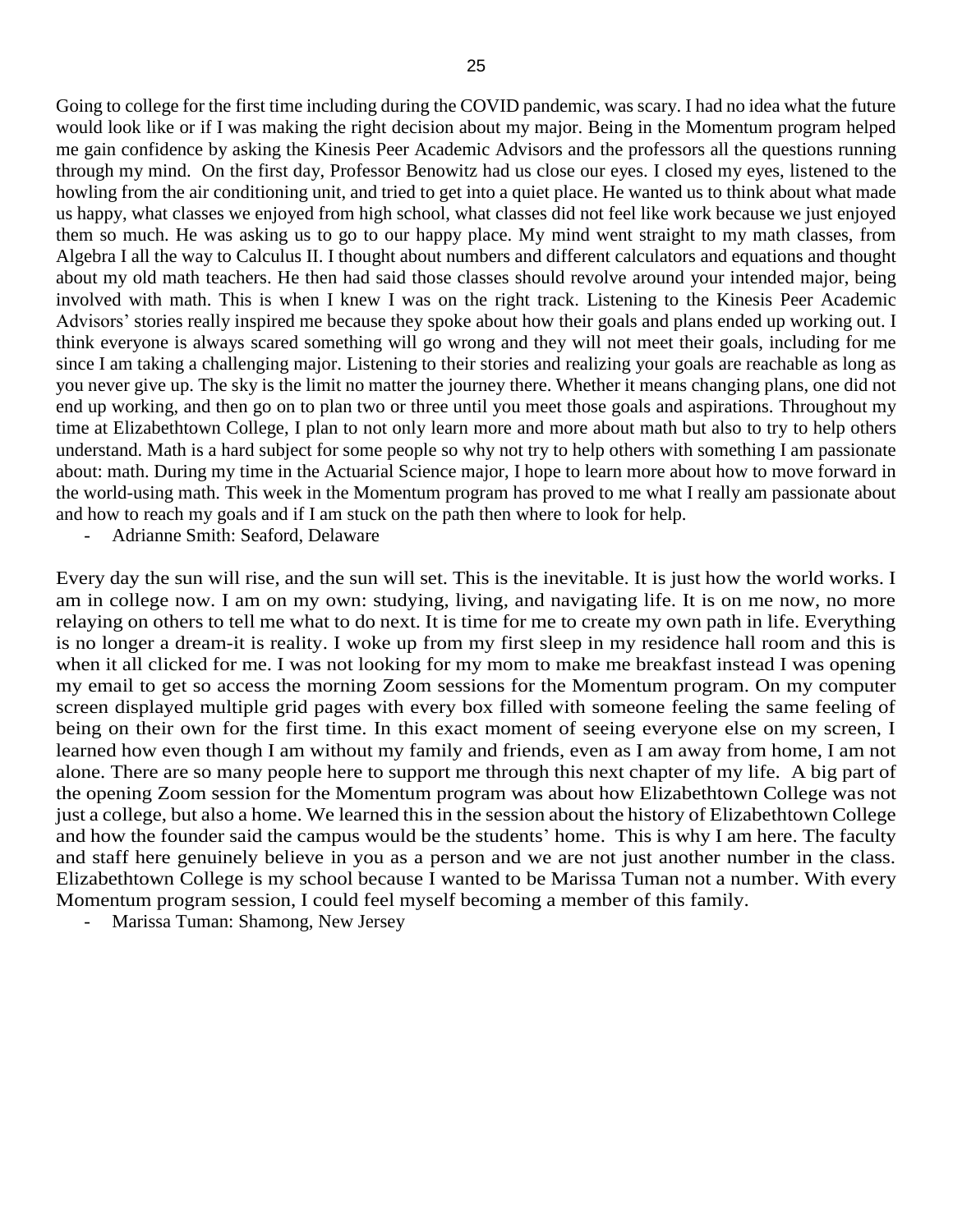In my first days, I have already found Elizabethtown College is a place where you can make your dreams a reality. The sheer abundance of majors, minors, and study abroad opportunities have inspired me to discover myself a little more, even though I came with a very solid idea. "I am double majoring in Legal Studies and Economics so I can go to law school and get a good career," I would say, and when asked about studying abroad, my answer would not be the most positive. "I really want to, but I cannot afford it." The Momentum program has taught me Legal Studies and Economics are not the only options I have and there are ways I can study other academic fields I am passionate about, like music and statistics. I also learned how studying abroad will not be as difficult as I originally thought it would be. Thanks to the Momentum program, I am now in contact with Megan Bell, who oversees the Study Abroad program about potentially studying in Singapore, in which Elizabethtown College currently does not have an established study abroad program. During the Momentum program, I also learned about the stories and accomplishments of Momentum alumni and the Kinesis Peer Academic Advisors. All of them have had success at and outside of Elizabethtown College's academic environment. Many of them had internships and volunteer work, which captured my interest, as well as their leadership positions in extracurricular activities around campus and their professional and personal connections with the professors here at Elizabethtown College. Overall, the Momentum program encouraged me to take a deeper look at my future, both as an Elizabethtown College student and as a person.

- Karah Wishon: Baltimore, Maryland

As move-in day approached the realization started to set in I was soon to be away from my friends and family for a questionable amount of time. I laid in my bed with my life packed away in my mom's SUV reminiscing about my last moments at home, with little knowledge of the future months on the Elizabethtown College campus. In the zoom meetings I have been able to attend where the faculty are so understanding and extremely informational, you can tell how much they cherish their relationships with their students along with their passion of sharing the knowledge they have worked so hard to perfect which can be hard to find. Upon arrival on the Elizabethtown College campus, we were overwhelmed with the friendliest, most genuine people I have met, they made us feel super welcomed and I am excited to see the outcome of the next couple of months here on campus. The Momentum Kinesis Peer Academic Advisors are nothing short of amazing, some internet problems took place so missing some special initial zoom meetings but they were patient and super helpful the entire time, which was making it easy to adjust despite some hiccups in the process. I am extremely excited to start this school year and meet all my professors and having such and amazing support system helping me and my fellow classmates through this new experience. I plan to help future students of Elizabethtown College in the same respect and kindness I have received this week in the Momentum program. I aspire to be like the Kinesis Peer Academic Advisors I have had the pleasure to interact with and apply to my campus lifestyle this fall. With more people like the Kinesis Peer Academic Advisors I have met it will make for a closer-knit community to create an environment to draw more inspiring people to fall in love with this beautiful campus as I have.

- Brittany Wright: Hughesville, Pennsylvania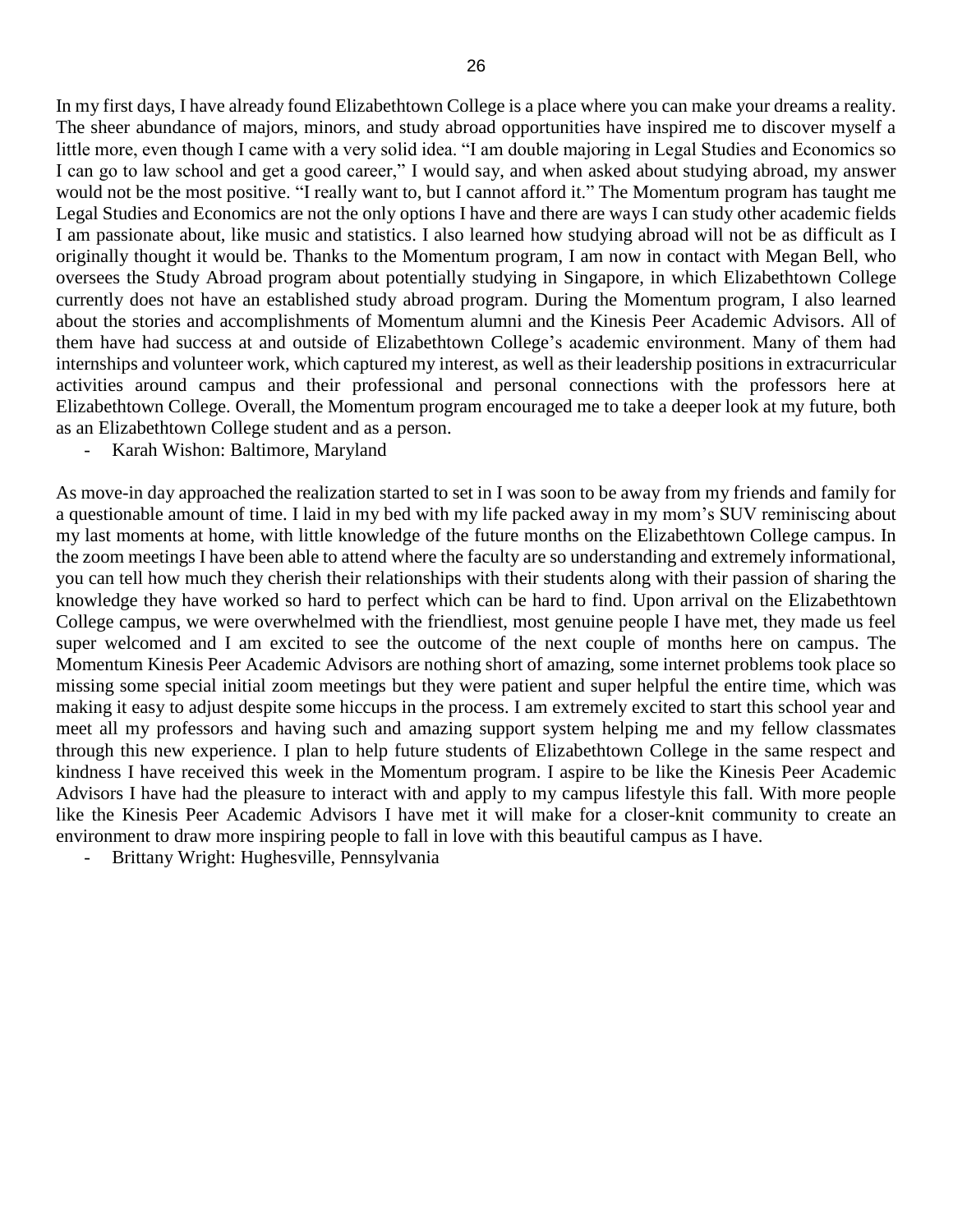## ELIZABETHTOWN COLLEGE KINESIS

## STUDENT REFLECTIVE ESSAYS AUGUST 2020

**ELIZABETHTOWN COLLEGE** Momentum 2020-2021 Kinesis Peer Academic Advisors





Meghan Glaspey '21







Ruth Jacob '23

Sean James \*23



Eric Schubert '23

Nicholas Mich \*22 Meghan Keenan '23



Lauren Griffiths '21



Carly Patterson '22

*Few will have the greatness to bend history itself; but each of us can work to change a small portion of events, in the total of all those acts will be written the history of this generation.*

Robert Francis Kennedy (1925-1968)

27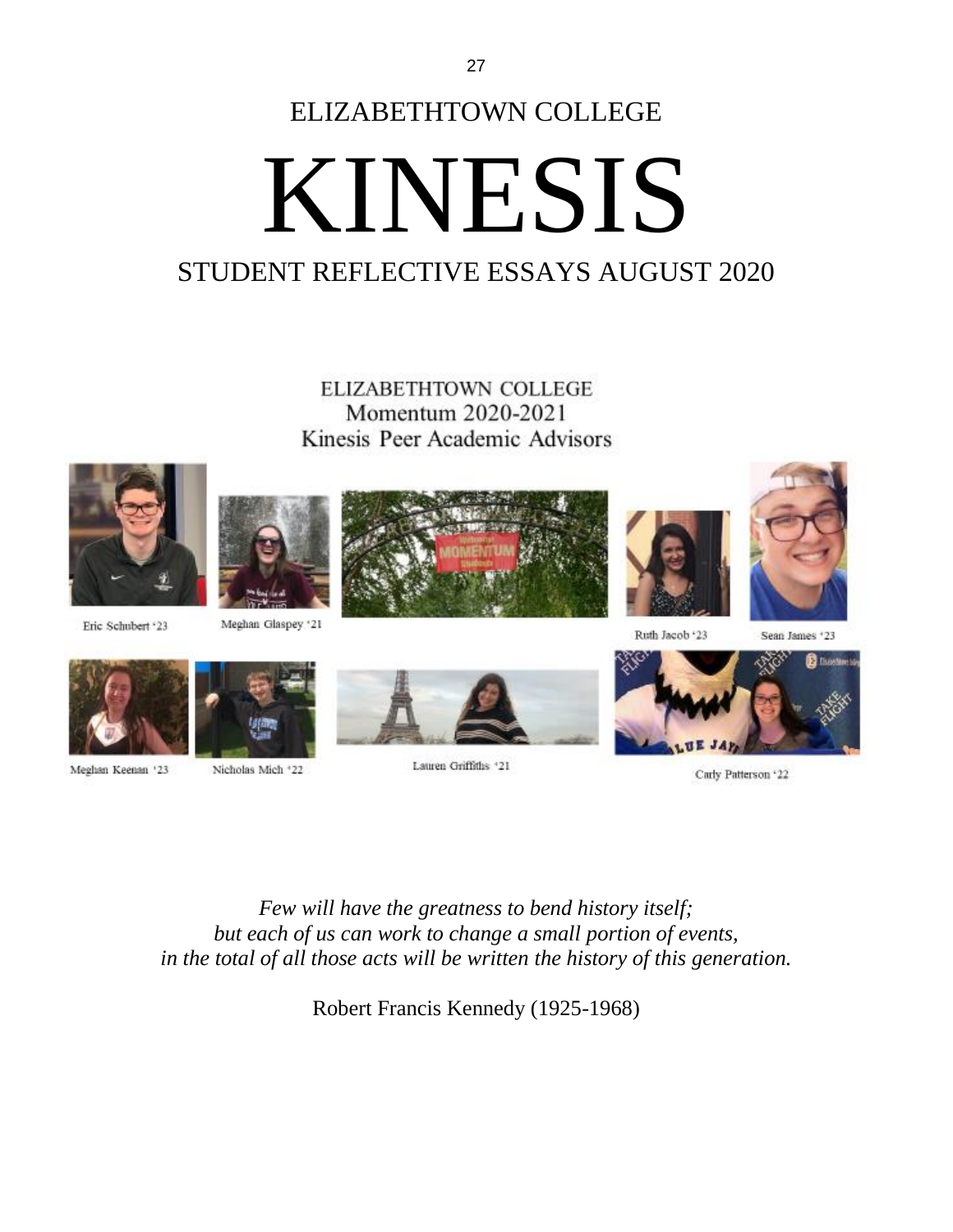As a third year as a Kinesis Peer Academic Advisor, I was not nervous to be a part of the Momentum program this year. As a first year Captain, I was. With the Momentum program week in the remote this year, I was worried how technology issues would play out or if the students would be engaged in the Zoom calls. This has been a year of firsts for many things, and the Momentum program week in the remote was one of them. Throughout the week, even when I was feeling, crazed and stressed, I was inspired by the dedication of my Kinesis Peer Academic Advisor colleagues. Not only did they complete their assigned tasks, but went above and beyond their roles. They encouraged me to keep pushing and reminded me we were actually making a difference in these students' lives. This year, it is hard to imagine what obstacles and barriers we will have to overcome as a program and as a part in the Elizabethtown community as a whole. I know whatever obstacles are thrown my way, I will be able to push through because I have the Kinesis Peer Academic Advisors and Professor Benowitz right behind me. When the students presented their essays, as they do every year, I was not sure what to expect. The results were overwhelmingly positive. First generation students, students of diverse backgrounds, and Pell Grant recipient students alike all had stories to tell of how the Momentum program positively impacted the way they see themselves and the way they view college. Over Zoom, more students were able to share their perspective and ask questions they may have been afraid to ask under normal in-person circumstances. I know in my role as Captain, I was able to facilitate sessions and help provide some guidance the students were seeking. Looking forward to the academic year, I know I will be able to impact the students and their journeys. I will provide the correct resources when they need help, I will come up with a plan of action for how they want their four years here at Elizabethtown College to look, I will allow students to express their voice and their concerns. Most importantly, I will be a mentor like the one I had in my Kinesis Peer Academic Advisors when I started my academic journey.

- Lauren Griffiths: Joppa, Maryland

I was so honored to serve as a Peer Academic Advisor for the Momentum program this year, even though the format of the program took an entirely different approach. Although we had to navigate challenges with COVID-19, I was still amazed by the relationships formed between the Kinesis Peer Academic Advisors and Momentum students. Through various online activities, the student's unique backgrounds, strengths, interests, and life stories continuously fascinated me. The collaboration and connection between Kinesis Peer Academic Advisors have always been strong, however, I felt we bonded even more this year—it took extensive collaboration and teamwork to create online sessions allowing the Momentum students to reflect on what inspires them. The Momentum Program's motto, "Imagine, Inspire, Impact," was brought to me in a different light this year. I realized you do not have to be face-to-face to have an impact on those around you. You do not have to be face-to-face to live out your dreams and reflect on whom/what has brought meaning into your own life. You do not have to be "inperson" to make a difference. The Momentum program has had such a great impact on my life and words cannot describe how thankful I am to have been a part of it.

- Meghan Glaspey: Greenwich, New Jersey

I feel so blessed to be able to serve as a Kinesis Peer Academic Advisor for the Momentum program. Returning for my third year in the program, my second as a Kinesis Peer Academic Advisor, I was filled with anticipation and excitement. The students we meet each year, and the backgrounds they come from always amaze me. It is fulfilling to be source of guidance for them during their first year and to nurture the mentor-mentee relationship. I feel honored to be a part of their journey. This year looked a little different than the previous years of the Momentum program due to the pandemic. I remember sitting at my kitchen table when I received notification the Momentum program would be completely online. My stomach dropped. Of course, I wanted to provide the students with the best and safest experience I could, but my own doubts and worry clouded my mind. How will we keep their attention for hours on zoom? Will they still feel connected and engaged? I tried to imagine what it would look like. Our training sessions and our dedication to this program prepared us to provide the students with the best experience we could during these difficult times, and despite my worry, I was able to imagine a successful week. Keeping our own Momentum program experiences in mind and leaning on each other and our wealth of resources, we were able to provide an enriching experience for them. Throughout the week, I was able to see the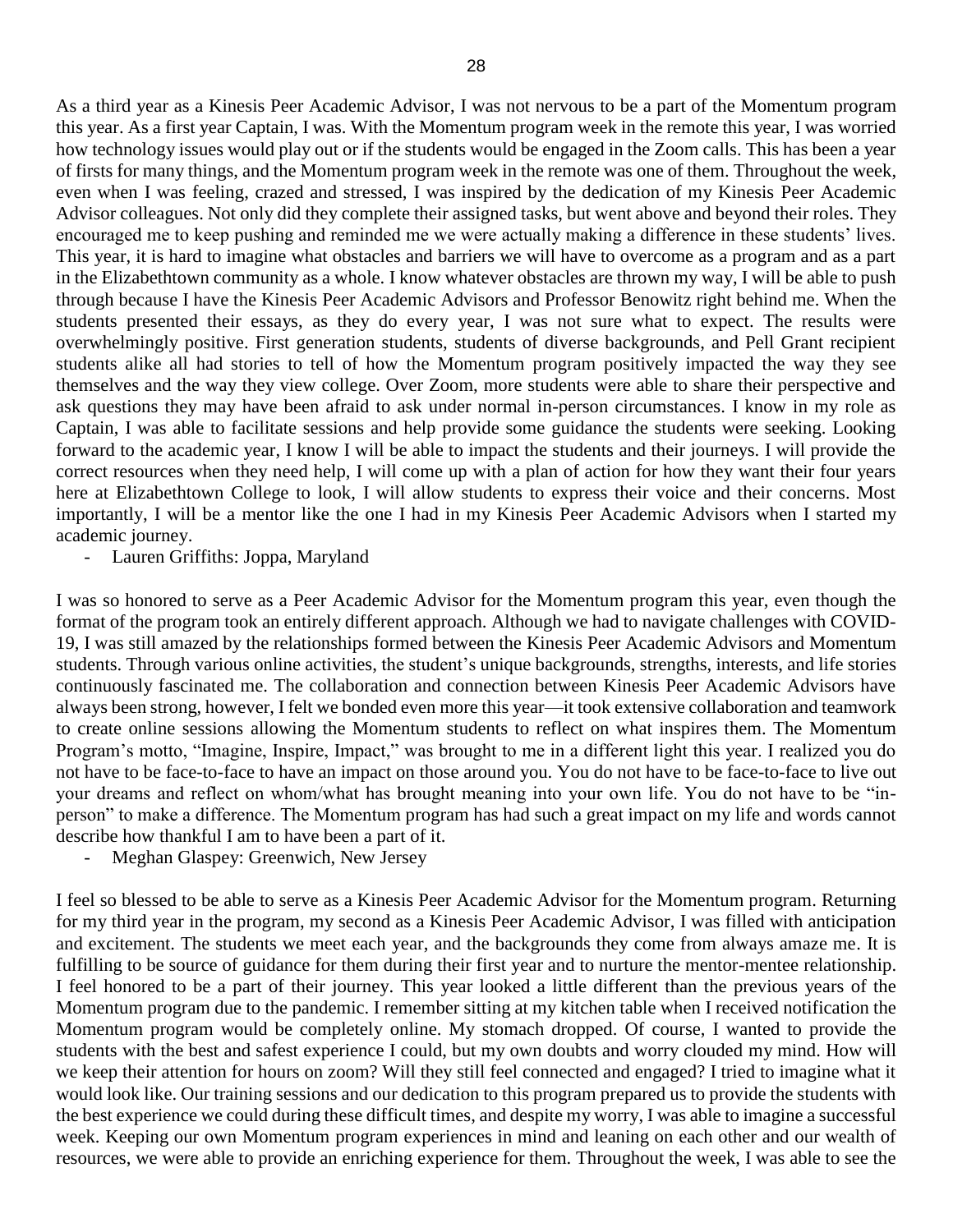students engaged and interested in the sessions. They participated in their small group discussion perceptorials, and it was inspiring to see them persevering through the zoom fatigue. Hearing the students read their essays and stating how beneficial the Momentum program was to them felt amazing. Each year the students inspire me to be the best leader I can be and seeing their excitement and engagement in the Momentum program contributes to inspiration. It is a satisfying feeling to know they still received the same great Momentum program experience, despite being in the remote. I am excited to begin another year as a Kinesis Peer Academic Advisor. I hope to provide my students with the support, knowledge, and resources they need to be successful here at Elizabethtown College. I want to continue to inspire my Momentum students the way they have previously inspired me. I will treasure the impact this program has had on me and will use what I have learned through this program to impact others in my future career.

- Carly Patterson: Secane Pennsylvania

As sunlight poured through two transparent, metallic panels, the faint smell of cleaning supplies still lingered while I placed the final few items gently upon my wooded desk. Bidding farewell to my family became routine as I once again put on my Momentum program Kinesis Peer Academic Advising polo. We were all in new territory; we were learning to start over again, and it was near impossible to duplicate what we have done in the past. The peculiar thing about the Momentum program, concerns its literal definition: it is *the constant movement of an object*, and when something changes, the Momentum program changes too. Every year, the Momentum program week transports me back to the first week I started at Elizabethtown College. I was nervous I would have difficulty connecting with others. I was worried about being included, and I had no idea what to expect. Ironically, my first week of the Momentum program addressed all my primary concerns. I made great friends, shared unique stories, and desired to give back to them the way any way I could. Now, the Momentum program, a transformative experience, would have to be offered through Zoom. Options were limited, but everybody agreed we needed to exceed expectations, and we needed to be creative. The new Momentum students frequently mentioned they were inspired by our dedication to make the Momentum program an enjoyable experience, and how we were willing to help whenever they faced a difficult situation. From my perspective, I was inspired by the new Momentum students' willingness to persevere. Many of them left home in the middle of a national pandemic, leaving their families, with no clue what exactly awaited them once they arrived on campus. They displayed patience when they were having difficulty connecting to the internet, or if we needed time to respond back to them with an answer. They were not afraid to ask questions even though others would be too afraid to do so. Their actions inspired me. Their faith in others and their adaptability challenges me as a person to focus on what opportunities exist in chaotic times rather than what is not possible. As I meet with my Momentum mentees throughout the year, I hope to know more about them as individuals. I want to emphasize how they are all capable of making positive and lasting change on others around them. They are in control of their future, and other people here can help them find their path. We will continue to face challenges, but we will persevere.

- Nicholas Mich: Ephrata, Pennsylvania

This year was my first year as a Kinesis Peer Academic Advisor for the Momentum program, and I was not totally sure what to expect. For one I had so much less experience than the returning Kinesis Peer Academic Advising team, and secondly, this year's itinerary was constantly changing with respect to local and federal health guidelines thanks to the COVID-19 pandemic. Regardless of all, I knew I at least had the resources I needed to point the students in the direction they needed to go. I made connections with the students throughout the week, but nothing really stuck out to me significantly. Everything changed the last day. As the students were reflecting upon their time in the Momentum program throughout the week, one student's testimony shook me. Over this past winter break, my father suddenly passed away. And the pain of the day comes right back to the surface every time I see or hear something reminding me of him. When it does, I prefer to think about what I could do to have made him proud. He always went on about how important dreams are, and he supported all of ours (my siblings and me). For me, he always told me how much he appreciated my artwork and how one day I would be a successful woman engineer making a positive difference in the world. However, how does anyone know they are on the right path to achieving those things? The Momentum program this year made me realize even the little things can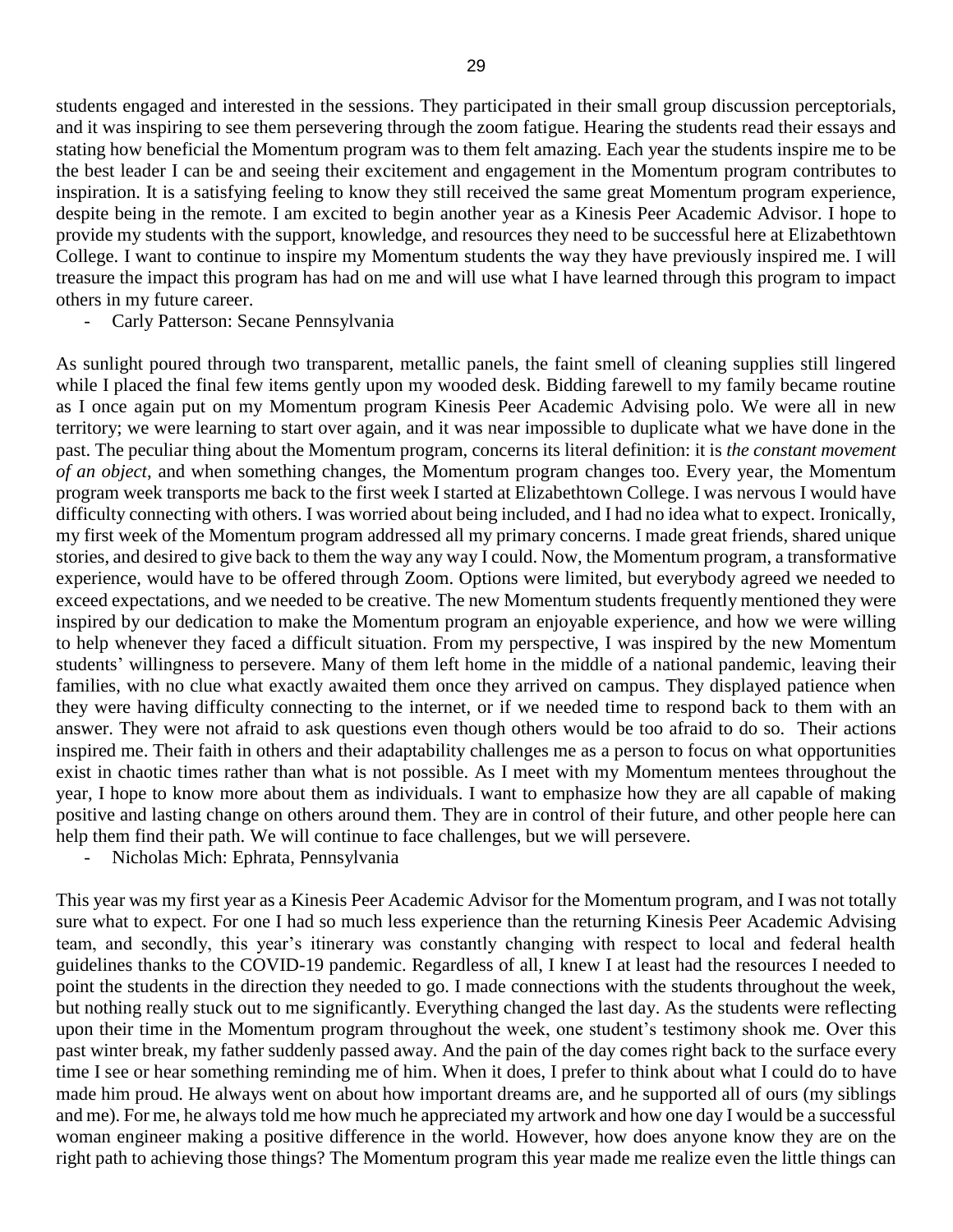make big impacts on where we want to go in life. Whether it be taking a stepping-stone job before we get the one we think is more relevant to our major, cutting down on our procrastination to make the most of our precious time, or using our words to convey even the subtlest of appreciations we have towards those in our life. I cannot say exactly what impact I made on my students this week, but I do hope the student who sparked my realization feels more empowered to use her voice, and more empowered to implement even small actions to make a positive difference. As for the students I will mentor in this coming year, I aim to teach them what I have been taught this week and use this valuable lesson to springboard their successes.

Ruth Jacob: Geigertown, Pennsylvania

The Momentum program this year, to me, was an overwhelming success. Being my first year as a Kinesis Academic Advisor; I was nervous about living up to the expectations and skills my personal Kinesis Peer Academic Advisor and Kinesis Peer Academic Advising team had when I did the Momentum program my first semester. Throughout the week, one of the most inspiring things I saw, were the students being engaged and active in discussions and presentations. Having the Momentum program week be in the remote was an interesting hurdle to leap over. I do not work for ITS and making sure everyone was connected and engaged was one of the biggest challenges I faced during the week. Being only, a year above the current first year class also helped me relate more to my current students and the ones I had during break-out perceptorial sessions. All the students I talked to shared the same anxieties, and fears of not fitting in and not making friends. This is something I could relate to because I also experienced this my first semester. Knowing this, I was able to connect and have deeper conversations with the group, and hopefully eased some anxieties coming into the first week of the semester. The current Momentum program class has inspired me to work hard in my academics, but also to work extra hard as an advisor to them. Over the course of the Momentum program week, I think I made the most impact in my small group discussion breakout sessions. My groups played some icebreaker games, discussed P. M. Forni's *Choosing Civility: The Twenty-Five Rules of Considerate Conduct*, and *Paulo Coelho's Inspirations: Selections from Classic Literature*, and what they hoped to achieve during their first semester. I loved getting to know a little bit about each person and being able to share some of my experiences and knowledge with them. I hope to make an impact on my own students by helping them be the best not just academically, but on a more personal level. I hope I can make this impact, and guide my students to becoming helpful, intelligent, and active members of the Elizabethtown College community

Sean James, Shenandoah, Pennsylvania

As a first-time Kinesis Peer Academic Advisor, I did not have much experience to which I could compare the Momentum program week, 2020. Even so, I knew going into the Momentum program this would be a unique occurrence. The remote format and pandemic-related circumstances yielded many new and interesting challenges, one of which being the ever-changing schedule of events. I was so amazed by the efforts of the Kinesis Peer Academic Advisors to overcome each obstacle and to respond quickly and efficiently to the students' issues and concerns. Inspired by the words of chef Patrick O'Connell, founder of the Inn at Little Washington (we studied his speeches in Kinesis training) my fellow Kinesis Peer Academic Advisors and I strove to "do the impossible" and "make something out of nothing," by making the restrictive remote format as exciting, engaging, and informative as possible. We knew anything we did had to be extraordinary, and we delivered to the best of our abilities. Our efforts, however, would have been in vain if it were not for the mercy of our students. Their compassion, understanding, and cooperation is what really made everything come together. They never dwelled on the negative aspects, or the "what could have been," focusing solely on the positive elements of the program. They were receptive to our guidance, eager to participate, and respectful to guest speakers, the Kinesis Peer Academic Advising team, and each other. Their patience and civility under these different and somewhat frustrating circumstances inspired me greatly. I do not know for sure what kind of impact I personally had on the students; I hope the help I was able to provide and the bonds I have formed with several of them illustrated one of the key messages of the Momentum program week: the students always have a support system on campus ready to help them, and they can always reach out to us. I am eager to continue to work with my students throughout their first year at Elizabethtown College, and I will apply the lessons in civility which I have learned